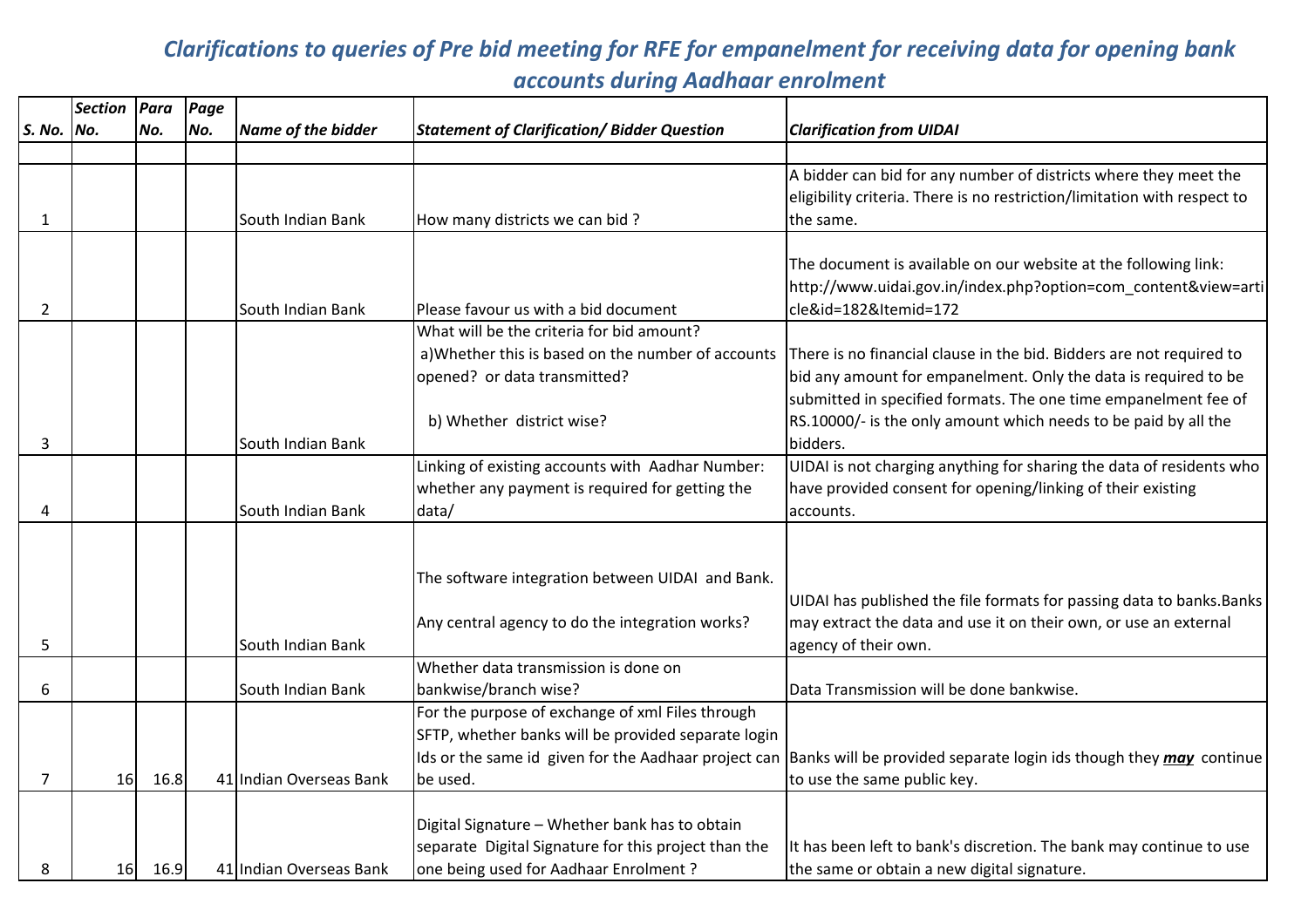|    |    |   |                         | Whether banks may open Aadhaar Enabled Bank          |                                                                                                                       |
|----|----|---|-------------------------|------------------------------------------------------|-----------------------------------------------------------------------------------------------------------------------|
|    |    |   |                         | Accounts as 'Small Accounts' or 'No-Frill Accounts'  | Banks are advised to use Aadhaar as KYC as per extant RBI                                                             |
| 9  | 61 | 6 | 12 Indian Overseas Bank | according to their choice / policy ?                 | instructions issued on the subject and open accounts accordingly.                                                     |
|    |    |   |                         |                                                      |                                                                                                                       |
|    |    |   |                         | Request for empanelment of Sponsor banks will        |                                                                                                                       |
|    |    |   |                         | automatically cover their Sponsored RRBs also, as    |                                                                                                                       |
|    |    |   |                         | they have also been allotted villages under FI plan. |                                                                                                                       |
| 10 |    |   | Indian Overseas Bank    | NO need fro RRBs to file separate application.       | RRBs will need to apply separately for empanelment.                                                                   |
|    |    |   |                         |                                                      | BSR code shall be acceptable for RRBs in the absence of IFSC                                                          |
|    |    |   |                         | RRBs branches have no IFSC code. So they may have    | code. IFSC codes will be used as and when they are issued to the                                                      |
|    |    |   |                         | to provide alternative code like BSR code if         | RRBs and the RRBs should inform UIDAI the same in due course of                                                       |
| 11 |    |   | Indian Overseas Bank    | acceptable                                           | time. Corrigendum is being issued in this regard.                                                                     |
|    |    |   |                         |                                                      |                                                                                                                       |
|    |    |   |                         |                                                      | The new accounts opened as a result of this empanelment may be                                                        |
|    |    |   |                         |                                                      | serviced through any banking channel.                                                                                 |
|    |    |   |                         |                                                      | However, the new CSP which will be deployed by the bank as part of                                                    |
|    |    |   |                         |                                                      | RFE will have to use Aadhaar authentication platform within 60 days                                                   |
|    |    |   |                         |                                                      | The allotted accounts when opened have to serviced of issuance of guidelines for 'UIDAI Authentication Policy'. Once  |
|    |    |   |                         | by CSP and transactions in these accounts are to be  | UIDAI Authentication Policy' guidelines are in place, Aadhaar                                                         |
|    |    |   |                         |                                                      | Aadhar authenticated. Any time frame stipulated to authentication platform shall be enabled on the CSP within 60 days |
|    |    |   |                         | banks for implementing the process of                | of reaching the necessary account level of 2000 new accounts                                                          |
| 12 |    |   | Indian Overseas Bank    | authentication by aadhaar?                           | opened through this process.                                                                                          |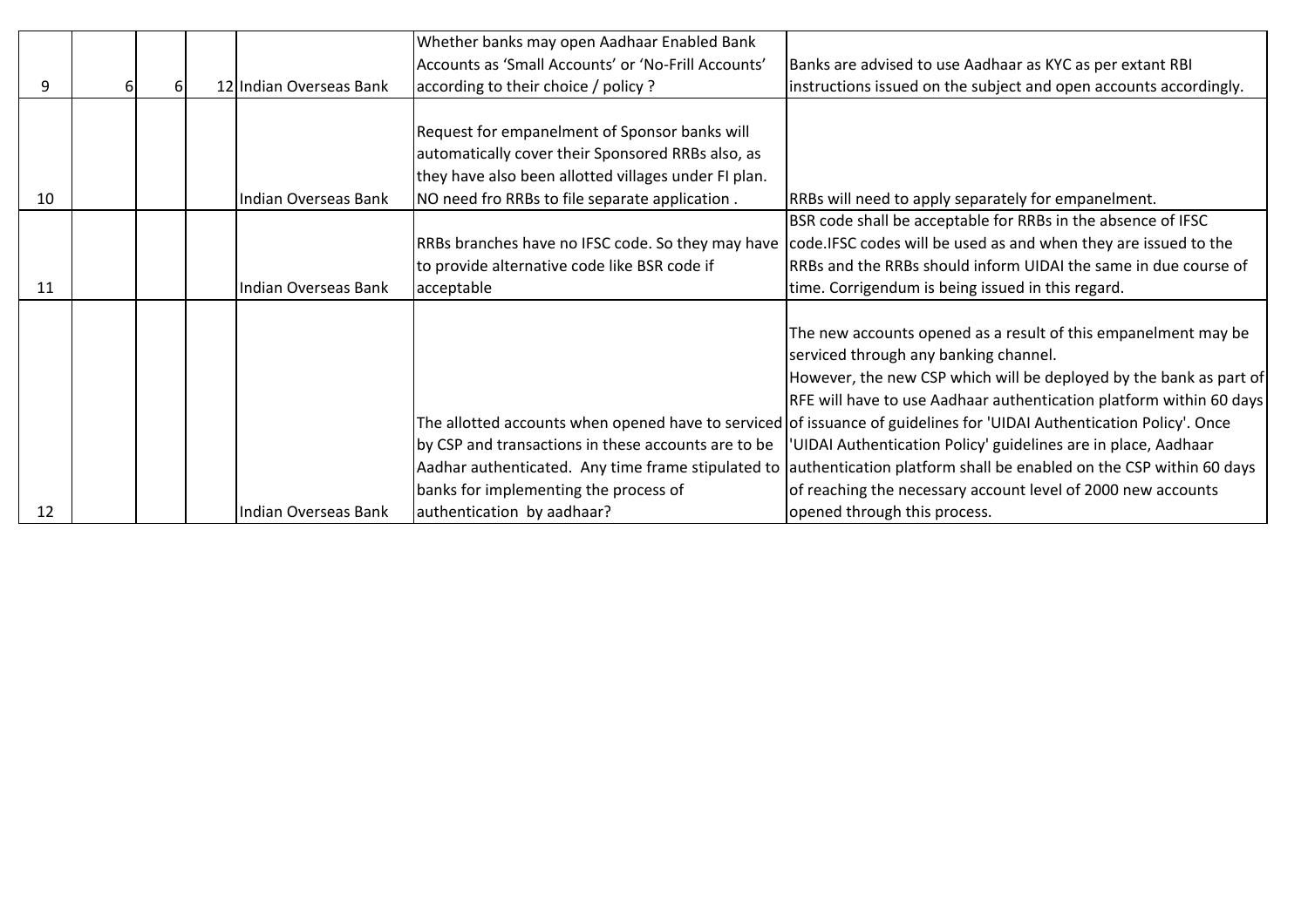|    |       |                      | days from the date of receipt of data from UIDAI<br><b>Our Observations</b> |                                                                                                                      |
|----|-------|----------------------|-----------------------------------------------------------------------------|----------------------------------------------------------------------------------------------------------------------|
|    |       |                      | We understand that the UIDAI will provide data and                          |                                                                                                                      |
|    |       |                      | Aadhaar number of the customer to the Banks for                             |                                                                                                                      |
|    |       |                      | opening of accounts. The Aadhaar number is                                  |                                                                                                                      |
|    |       |                      | presumed to complete the KYC requirements. The                              |                                                                                                                      |
|    |       |                      | notification dated 16/12/2010 by the Government                             |                                                                                                                      |
|    |       |                      | of India Ministry of Finance, however, stipulates as                        |                                                                                                                      |
|    |       |                      | under:                                                                      |                                                                                                                      |
|    |       |                      | "letter issued by the Unique Identification Authority                       |                                                                                                                      |
|    |       |                      | of India containing details of name, address and                            |                                                                                                                      |
|    |       |                      | Aadhaar number or any other document as notified                            |                                                                                                                      |
|    |       |                      | by the central government in consultation with the                          |                                                                                                                      |
|    |       |                      | Reserve Bank of India or any other document as may                          |                                                                                                                      |
|    |       |                      | be required by the banking companies, or financial                          |                                                                                                                      |
|    |       |                      | institution or intermediary"                                                |                                                                                                                      |
|    |       |                      | The notification also states that:                                          |                                                                                                                      |
|    |       |                      | "The designated officer of the Banking company,                             |                                                                                                                      |
|    |       |                      | while opening the small account, certifies under his                        |                                                                                                                      |
|    |       |                      | signature that the person opening the account has                           |                                                                                                                      |
|    |       |                      | affixed his signature or thumb print, as the case may                       |                                                                                                                      |
|    |       |                      | be, in his presence.                                                        |                                                                                                                      |
|    |       |                      | <b>Our Suggestion</b>                                                       |                                                                                                                      |
|    |       |                      |                                                                             | Keeping the above requirements in view the account UIDAI requires the banks to open the accounts within 30 days from |
|    |       |                      | cannot be opened merely on the basis of Data                                | the date of receipt of data from UIDAI. Banks may devise their own                                                   |
|    |       |                      | provided by UIDAI as physical presence of the                               | processes and policies with respect to time frame for intimating the                                                 |
| 13 | 8.1.2 | Punjab National Bank | customer is must for opening of account. We,                                | customer/UIDAI within the abovementioned timelines of UIDAI.                                                         |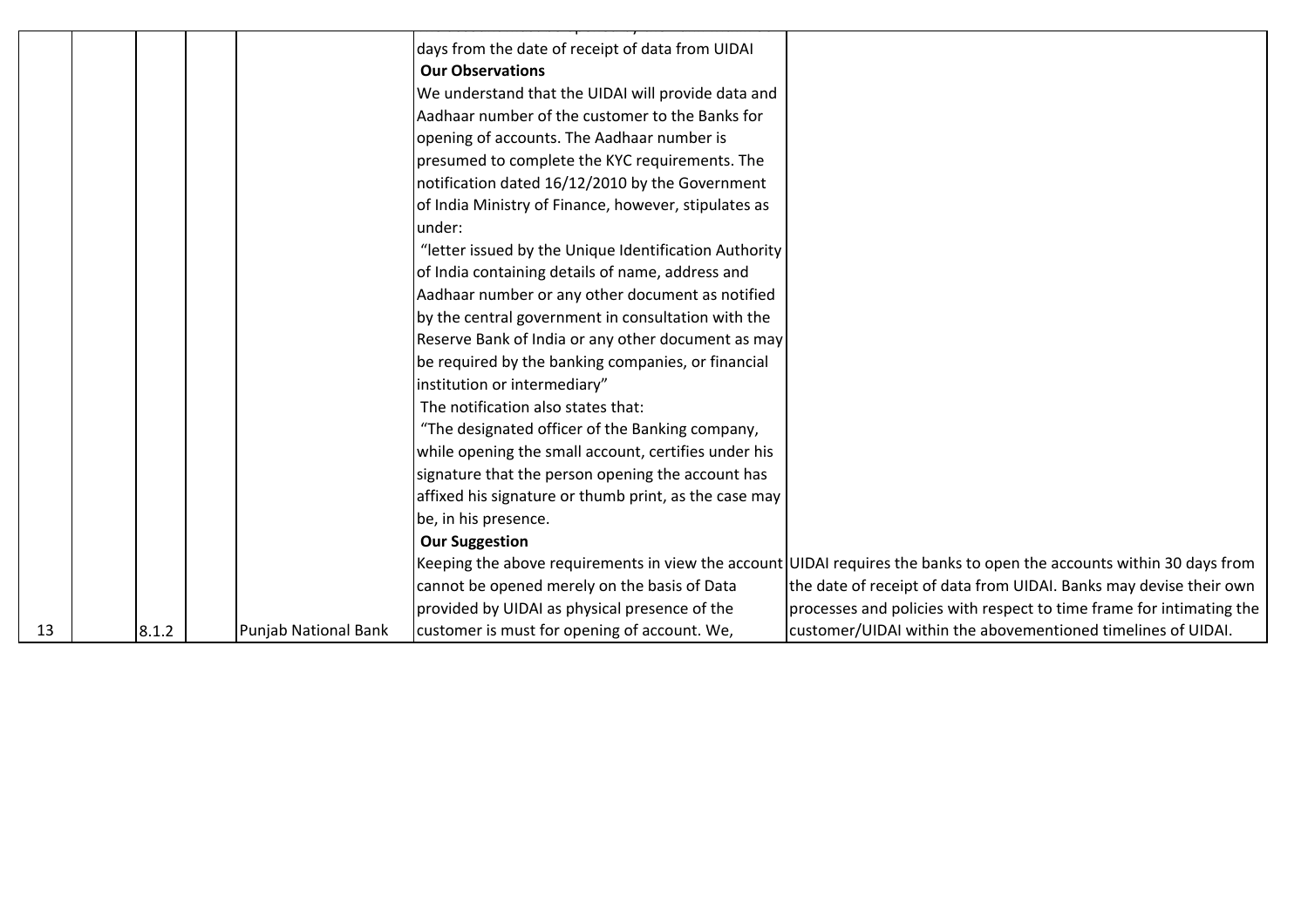|    |    |                      | Smart Cards based BC model adopted by the bank         |                                                                        |
|----|----|----------------------|--------------------------------------------------------|------------------------------------------------------------------------|
|    |    |                      | for its FI programme is based on off line transactions |                                                                        |
|    |    |                      | particularly at the remote locations. Under the        |                                                                        |
|    |    |                      | model, local authentication of the customer is done    |                                                                        |
|    |    |                      | from the finger print images stored in the Smart       |                                                                        |
|    |    |                      | Card Chip. The model is adopted keeping in view the    |                                                                        |
|    |    |                      | non availability of reliable connectivity at these     | UIDAI will not share the biometric data of the residents captured as   |
|    |    |                      | locations. We feel that this model shall continue      | part of the Aadhaar enrolment process. Bank may, however, use          |
|    |    |                      | unless connectivity improves. UIDAI, therefore,        | Aadhaar authentication provided by UIDAI. Bank may continue            |
|    |    |                      | should share finger print images of the residents      | serving customers in areas with poor or no connectivity as it may      |
| 14 | 16 | Punjab National Bank | with the banks to facilitate local authentication.     | deem fit.                                                              |
|    |    |                      | Can private sector banks be made eligible to be        |                                                                        |
|    |    |                      | Registrars? This will speed up the enrolment drive of  |                                                                        |
| 15 |    | <b>HDFC</b>          | UIDAI significantly.                                   | Question not relevant to this RFE process.                             |
|    |    |                      | In Case 2, where Banks are Registrars: Can it be       |                                                                        |
|    |    |                      | made possible for other banks to be empanelled and     |                                                                        |
|    |    |                      | the choice of account - UID linkage left with the      |                                                                        |
|    |    |                      | customer, rather than default UID linkage to the       |                                                                        |
| 16 |    | <b>HDFC</b>          | registrar Bank?                                        | In Case 2, the accounts shall be opened only by the Registrar banks.   |
|    |    |                      |                                                        |                                                                        |
|    |    |                      | Can Aadhar linked accounts be opened on systems        | UIDAI does not have a view on the systems on which banks open          |
|    |    |                      | other than the Bank's Core Banking system,             | accounts so long as it is consistent with RBI regulations issued from  |
| 17 |    | <b>HDFC</b>          | provided that transactions are real time-online?       | time to time.                                                          |
|    |    |                      |                                                        |                                                                        |
|    |    |                      |                                                        | Part (i) of the question not relevant to this RFE. However such banks  |
|    |    |                      |                                                        | can tie up with other Registrars to enrol their customers.             |
|    |    |                      |                                                        |                                                                        |
|    |    |                      |                                                        | Part(ii): EA of the Registrar has been/will be asking each resident to |
|    |    |                      | How do Banks who are not Registrars ensure that        | provide consent for linking account to their Aadhaar number. If a      |
|    |    |                      | their existing customers                               | bank is empanelled with UIDAI for at least one district, it will be    |
|    |    |                      | (i) sign up for UIDs and                               | considered as empanelled for receiving data for linking existing       |
| 18 |    | <b>HDFC</b>          | (ii) link their UIDs to those existing Bank accounts?  | accounts countrywide.                                                  |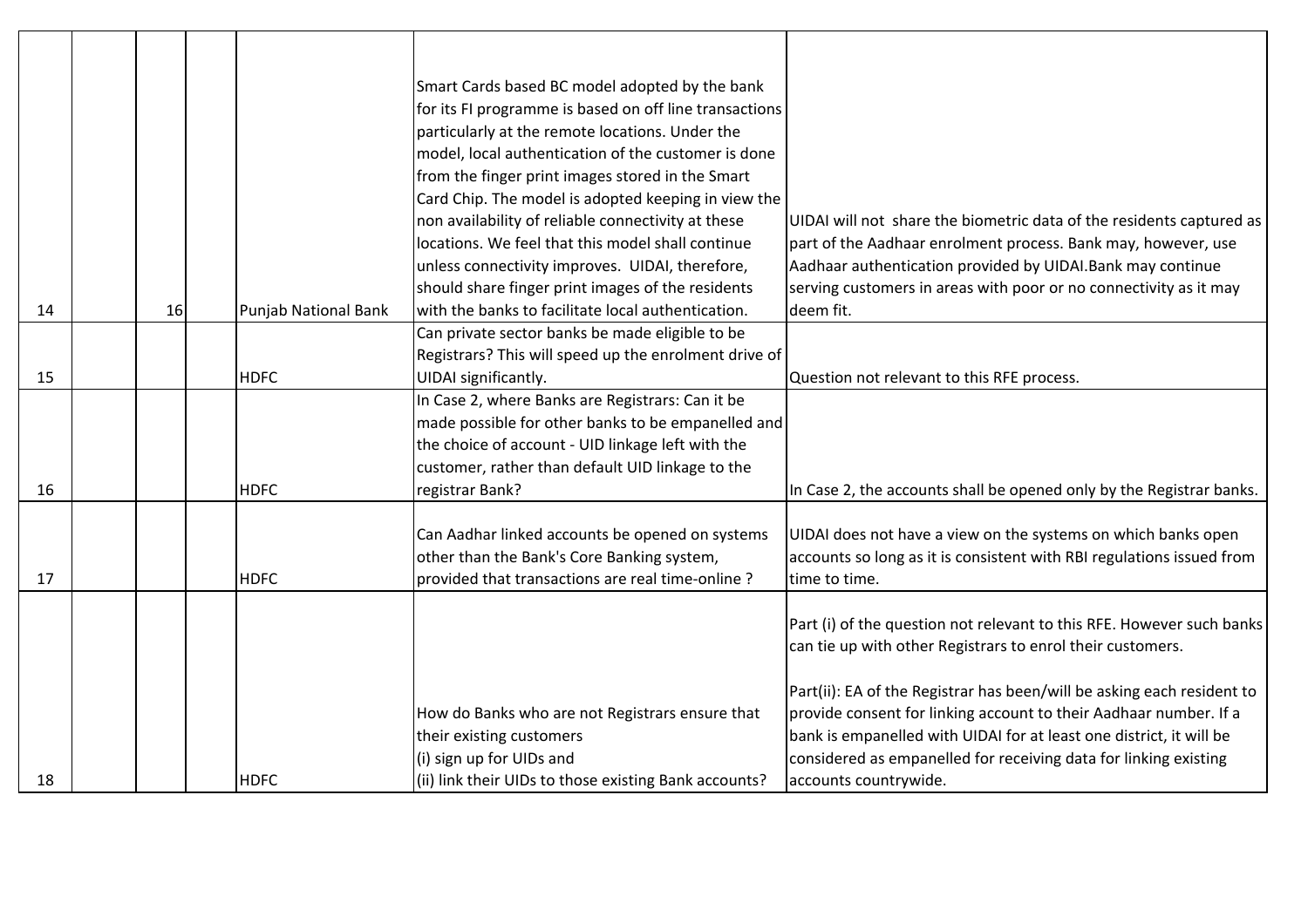|    |             |                                                      | Refer Section 11.12 (a) which states that "Without prejudice to any                                                      |
|----|-------------|------------------------------------------------------|--------------------------------------------------------------------------------------------------------------------------|
|    |             |                                                      | other right or remedy it may have, either party may terminate this                                                       |
|    |             |                                                      | Agreement at any time by giving one month advance notice in                                                              |
|    |             |                                                      | writing to the other party."                                                                                             |
|    |             |                                                      |                                                                                                                          |
|    |             |                                                      | A corrigendum is being issued to provide guidelines for opting out                                                       |
|    |             |                                                      | of certain empanelled districts.                                                                                         |
|    |             | Can Banks opt out of allocated districts where they  |                                                                                                                          |
| 19 | <b>HDFC</b> | have been empanelled? Can they re-opt in?            | Option for re-opting is not provided.                                                                                    |
|    |             | By when will BC interoperability (Ability to sign up | RBI regulations issued from time to time with respect to BC model                                                        |
| 20 | <b>HDFC</b> | with different Banks) be allowed?                    | shall be applicable.                                                                                                     |
|    |             |                                                      |                                                                                                                          |
|    |             | Would BC interoperability extend to Corporate BCs    |                                                                                                                          |
|    |             |                                                      | i.e. can a single Corporate sign up with various Banks RBI regulations with respect to BC model issued from time to time |
| 21 | <b>HDFC</b> | to use its retailers as BCs of those banks?          | shall be applicable.                                                                                                     |
|    |             | Can Bank branches / BCs / Biometric ATMs / Normal    |                                                                                                                          |
|    |             | PIN based ATM ( with PIN to be issued by UIDAI ) /   |                                                                                                                          |
|    |             | Mobile phone enabled BCs be Customer Service         | Refer, definition of CSP under Section 2.1 on Page 5 read along with                                                     |
| 22 | <b>HDFC</b> | Points?                                              | Section 8.2 point 3 &4 on page 15 of RFE document.                                                                       |
|    |             |                                                      | UIDAI has not prescribed any upper limit in the RFE. Each CSP can                                                        |
|    |             | Do all CSPs need to service 2000 customers only,     | service any number of customers as per its actual servicing                                                              |
| 23 | <b>HDFC</b> | irrespective of actual servicing capability?         | capability.                                                                                                              |
|    |             | What Aadhar authentication other than Biometric      |                                                                                                                          |
|    |             | authentication is envisaged? By when will the        | UIDAI is in the process of defining its authentication policy that will                                                  |
| 24 | <b>HDFC</b> | guidelines be issued?                                | include biometric and non-biometric authentication.                                                                      |
|    |             |                                                      | Just like PAN card, a customer with multiple bank accounts may                                                           |
|    |             | How can customers change their UID linked            | have Aadhaar linked to any/all of them. UIDAI will facilitate related                                                    |
| 25 | <b>HDFC</b> | accounts?                                            | infrastructure.                                                                                                          |
|    |             |                                                      |                                                                                                                          |
|    |             | Who will house the Account Mapper (UID to Bank       | UIDAI is in the process of identifying/seeking the necessary                                                             |
|    |             | account) - NPCI or UID or does the BC need to direct | approvals for the same. Process guidelines shall be communicated                                                         |
| 26 | <b>HDFC</b> | the transaction to a specific bank ab initio?        | to all the stakeholders in due course of time.                                                                           |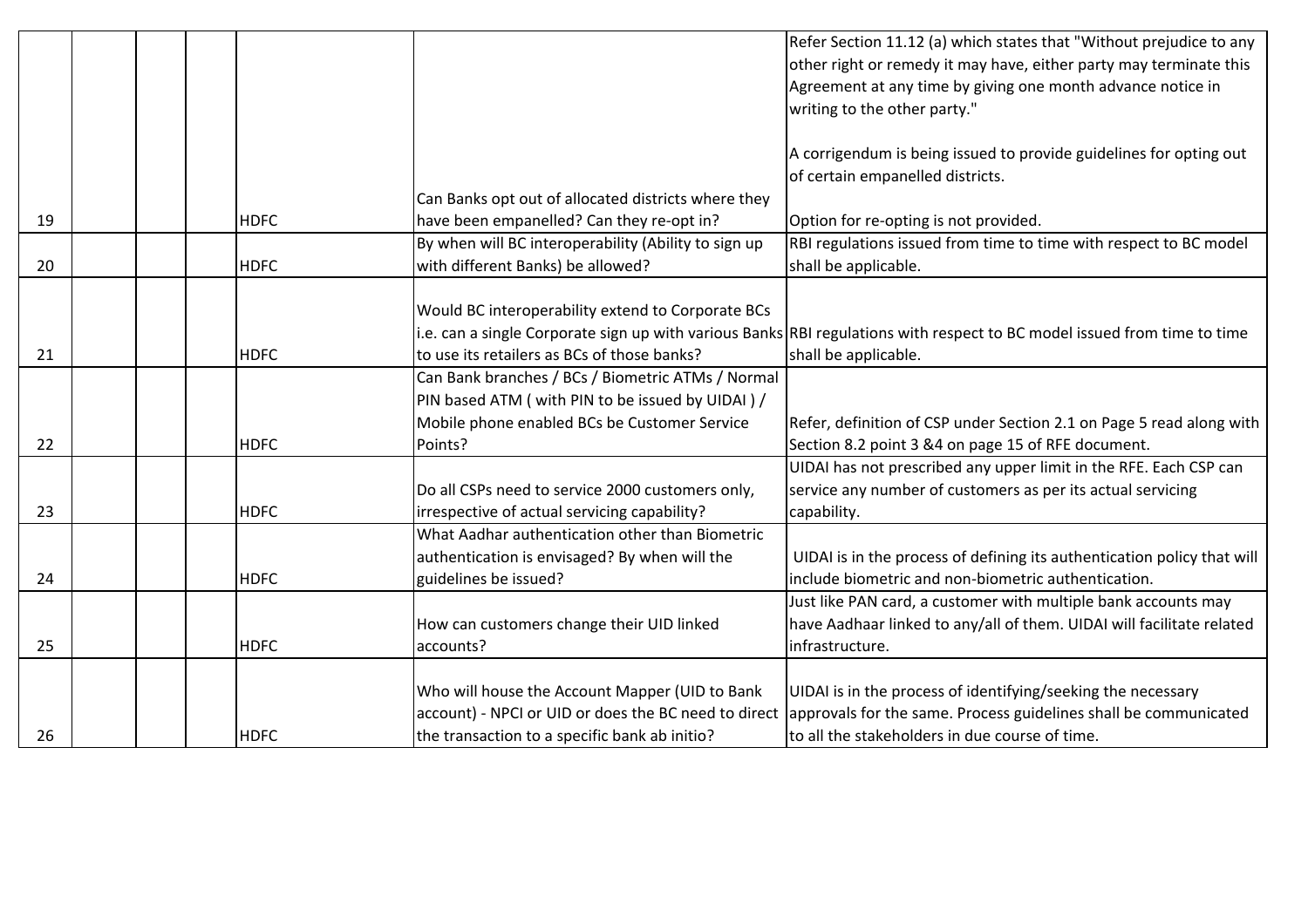|    |         |   |              | It is stated that if the resident provides consent,<br>their information is sent electronically to the Bank of<br>choice for opening the account.<br>RBI, regulator of Banking Services in the country has<br>not directed the Banks to open the account through<br>the electronic data. Whether Banks can open the                                             | Banks should open the accounts on the basis of data provided by us<br>while ensuring compliance to RBI regulations at all times. UIDAI will                                                                                             |
|----|---------|---|--------------|-----------------------------------------------------------------------------------------------------------------------------------------------------------------------------------------------------------------------------------------------------------------------------------------------------------------------------------------------------------------|-----------------------------------------------------------------------------------------------------------------------------------------------------------------------------------------------------------------------------------------|
| 27 |         |   | 10 Dena Bank | account on the basis of electronic data received<br>from UIDAI?                                                                                                                                                                                                                                                                                                 | further work with banks to streamline the account opening process<br>over time.                                                                                                                                                         |
|    |         |   |              |                                                                                                                                                                                                                                                                                                                                                                 |                                                                                                                                                                                                                                         |
|    |         |   |              | Setting up of customer service points within                                                                                                                                                                                                                                                                                                                    |                                                                                                                                                                                                                                         |
|    |         |   |              | timelines as defined under SLA in section 8 below.                                                                                                                                                                                                                                                                                                              |                                                                                                                                                                                                                                         |
|    |         |   |              | What all would constitute a 'Customer Service                                                                                                                                                                                                                                                                                                                   | Refer, definition of CSP under Section 2.1 on Page 5 of RFE                                                                                                                                                                             |
| 28 | 6       | З | 12 Dena Bank | Point'?Please define customer service point.                                                                                                                                                                                                                                                                                                                    | document.                                                                                                                                                                                                                               |
|    |         |   |              | After collecting all the information from the<br>resident, an Enrolment Identification Number (EID)<br>will be issued to the resident.                                                                                                                                                                                                                          | Please refer to the document titled "Resident Enrolment Process"<br>available at the following link:                                                                                                                                    |
|    |         |   |              | What would be the complete process/ cycle                                                                                                                                                                                                                                                                                                                       | http://www.uidai.gov.in/images/FrontPageUpdates/ROB/D1%20Re                                                                                                                                                                             |
| 29 | 6.1     |   | 13 Dena Bank | including user work flow of the aadhaar enrolment.                                                                                                                                                                                                                                                                                                              | sident%20Enrolment%20Process%20Ver%201.2.pdf                                                                                                                                                                                            |
|    |         |   |              | If the resident wants to link his / her existing bank<br>account, then information with respect to his bank<br>branch name, account number and IFSC code will<br>also be collected from the resident.<br>How the resident will choose Bank Branch of his<br>choice. Whether he knows the details of IFSC codes<br>of the branch where he would like to open the | Details wrt Bank branch and IFSC code will be collected only in case<br>of linking of existing account, in which case resident will have some<br>communication fom the bank which may be used as a reference for<br>taking the details. |
|    |         |   |              | account? Whether enrolment agency will provide                                                                                                                                                                                                                                                                                                                  | Resident will not be provided the choice of bank branch in case of                                                                                                                                                                      |
|    |         |   |              | him the information regarding Bank, Branch of                                                                                                                                                                                                                                                                                                                   | new account opening and banks may decide the base branch for the                                                                                                                                                                        |
| 30 | $6.1$ b |   | 13 Dena Bank | choice of enrollee?                                                                                                                                                                                                                                                                                                                                             | resident on the basis of their business rules.                                                                                                                                                                                          |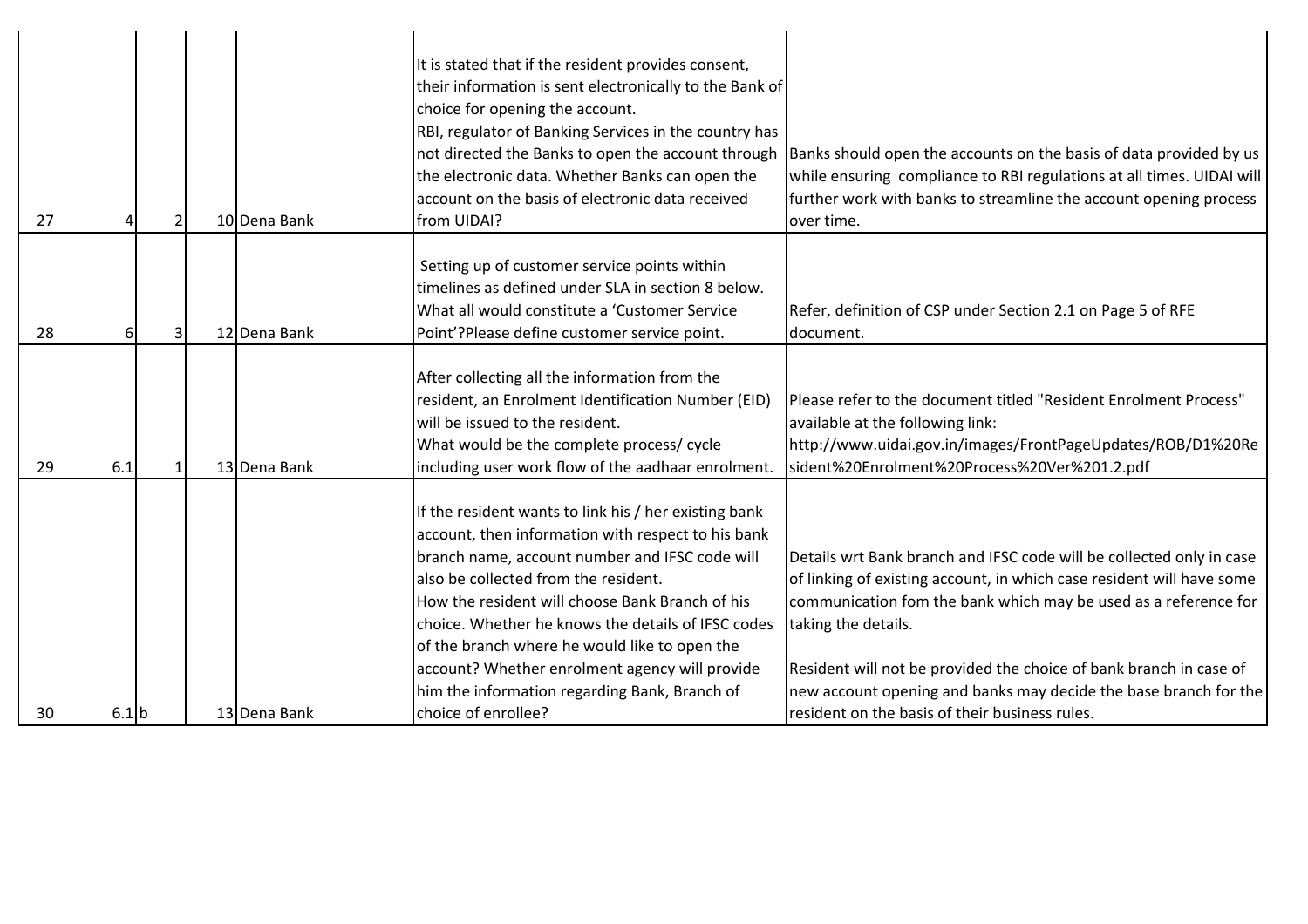|    |               |            |    |              | Bank will communicate the Bank account number to<br>the resident after activating the account (refer<br>section 8.1).                                                                                                                               |                                                                                                                                                                                                                                                                                                                                                                                                               |
|----|---------------|------------|----|--------------|-----------------------------------------------------------------------------------------------------------------------------------------------------------------------------------------------------------------------------------------------------|---------------------------------------------------------------------------------------------------------------------------------------------------------------------------------------------------------------------------------------------------------------------------------------------------------------------------------------------------------------------------------------------------------------|
| 31 | 6.1 &<br> 8.1 | 6 and 13 & | 15 | Dena Bank    | The mandate signed by the applicant for opening<br>the signed mandate will be available with the<br>Registrar, how will the Branch opening the account<br>will get the written mandate prior to activating the<br>account and informing the account | UIDAI is only suggesting that the resident be communicated his<br>the account needs to be available with Branch. Since account number after account activation. The bank may obtain<br>another written mandate from the resident (in addition to the<br>consent provided to UIDAI at the time of Aadhaar enrolment)<br>before account activation, if it is required as per the bank's rules<br>and practices. |
|    |               |            |    |              | Empanelled Banks will open all accounts without                                                                                                                                                                                                     |                                                                                                                                                                                                                                                                                                                                                                                                               |
|    |               |            |    |              | prejudice.                                                                                                                                                                                                                                          |                                                                                                                                                                                                                                                                                                                                                                                                               |
|    |               |            |    |              | Banks cannot open the accounts of Lunatics or                                                                                                                                                                                                       |                                                                                                                                                                                                                                                                                                                                                                                                               |
|    |               |            |    |              | mentally retarded persons. The demographic data                                                                                                                                                                                                     |                                                                                                                                                                                                                                                                                                                                                                                                               |
|    |               |            |    |              | during enrolment will not contain this information.                                                                                                                                                                                                 | All the accounts must be opened in accordance with RBI regulations                                                                                                                                                                                                                                                                                                                                            |
| 32 | 8.1           |            |    | 15 Dena Bank | Please clarify how the Banks will ensure this aspect.                                                                                                                                                                                               | issued from time to time.                                                                                                                                                                                                                                                                                                                                                                                     |
|    |               |            |    |              |                                                                                                                                                                                                                                                     |                                                                                                                                                                                                                                                                                                                                                                                                               |
|    |               |            |    |              |                                                                                                                                                                                                                                                     |                                                                                                                                                                                                                                                                                                                                                                                                               |
|    |               |            |    |              | The account must be opened by the Bank within 30                                                                                                                                                                                                    |                                                                                                                                                                                                                                                                                                                                                                                                               |
|    |               |            |    |              | days from the receipt of data from UIDAI.                                                                                                                                                                                                           |                                                                                                                                                                                                                                                                                                                                                                                                               |
|    |               |            |    |              | As per RBI guidelines, KYC is the responsibility of the<br>Bank. The Branch Officials need to verify the                                                                                                                                            |                                                                                                                                                                                                                                                                                                                                                                                                               |
|    |               |            |    |              | photograph, address, signature/ thumb impression                                                                                                                                                                                                    |                                                                                                                                                                                                                                                                                                                                                                                                               |
|    |               |            |    |              | and other information given in the application form                                                                                                                                                                                                 |                                                                                                                                                                                                                                                                                                                                                                                                               |
|    |               |            |    |              | etc. How will the Branch Officials verify the details                                                                                                                                                                                               |                                                                                                                                                                                                                                                                                                                                                                                                               |
|    |               |            |    |              | prior to opening the account? Who will be                                                                                                                                                                                                           |                                                                                                                                                                                                                                                                                                                                                                                                               |
|    |               |            |    |              | responsible if there is any error in demography                                                                                                                                                                                                     |                                                                                                                                                                                                                                                                                                                                                                                                               |
|    |               |            |    |              | enrollment ie difference in photograph and                                                                                                                                                                                                          | Banks are advised to use Aadhaar as KYC as per extant RBI                                                                                                                                                                                                                                                                                                                                                     |
| 33 | 8.1           |            |    | 15 Dena Bank | fingerprints etc?                                                                                                                                                                                                                                   | instructions issued on the subject.                                                                                                                                                                                                                                                                                                                                                                           |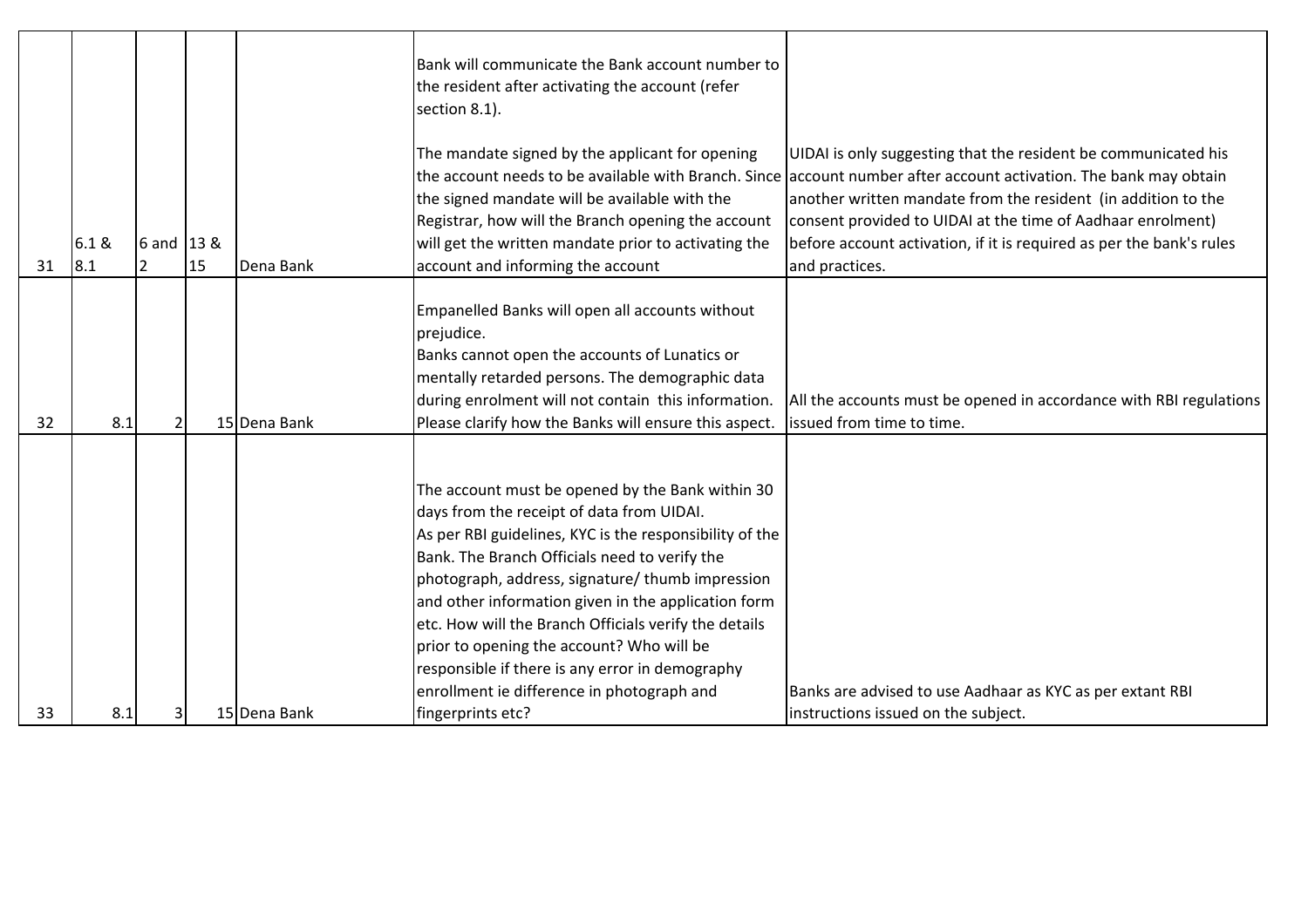|    |     |   |              | It is stated that Bank would ensure that Customer                                                    |                                                                                                                             |
|----|-----|---|--------------|------------------------------------------------------------------------------------------------------|-----------------------------------------------------------------------------------------------------------------------------|
|    |     |   |              | Service Points are interoperable and Bank would                                                      |                                                                                                                             |
|    |     |   |              | ensure aadhaar authentication platform.                                                              |                                                                                                                             |
|    |     |   |              | At present CSPs in our Bank are not interoperable.                                                   |                                                                                                                             |
|    |     |   |              | What will be the timeframe by which the Banks will<br>have to ensure that CSPs become interoperable? |                                                                                                                             |
|    |     |   |              |                                                                                                      | What exactly is the expectation of UIDAI in regard to It is clarified that only new CSP deployed by bank are expected to be |
|    |     |   |              | interoperability of service points? Whether it is                                                    | interoperable and using Aadhaar authentication platform.                                                                    |
|    |     |   |              | interoperability of hardware or software. An                                                         | Interoperability signifies ability to service accounts of customers of                                                      |
| 34 | 8.2 | 3 | 15 Dena Bank | elaboration on the same may be given                                                                 | other banks.                                                                                                                |
|    |     |   |              |                                                                                                      |                                                                                                                             |
|    |     |   |              | Bank will intimate UIDAI in writing within 7 days of                                                 |                                                                                                                             |
|    |     |   |              | opening/linking/rejection of account with reasons                                                    |                                                                                                                             |
|    |     |   |              | for rejection and contact details of the person the                                                  |                                                                                                                             |
|    |     |   |              | resident will need to contact for appropriate action                                                 |                                                                                                                             |
|    |     |   |              | What will be possible reasons for rejection of                                                       |                                                                                                                             |
|    |     |   |              | electronic data?                                                                                     |                                                                                                                             |
|    |     |   |              | What will be the instructions to operate the                                                         |                                                                                                                             |
|    |     |   |              | account?                                                                                             | UIDAI will work with the banks to define all possible error codes for                                                       |
|    |     |   |              |                                                                                                      | rejection as the IT integration is an ongoing process.                                                                      |
|    |     |   |              | Whether it will be possible to open a joint 'No Frill'                                               | The account will be a single account, though banks may consider                                                             |
|    |     |   |              | account using electronic data from aadhaar                                                           | the customer request for converting it to joint account as per its                                                          |
| 35 | 8.3 |   | 15 Dena Bank | enrolment?                                                                                           | banking policies and practices.                                                                                             |
|    |     |   |              | Opening of bank account through this process shall                                                   |                                                                                                                             |
|    |     |   |              | be a contract of service delivery between resident                                                   |                                                                                                                             |
|    |     |   |              | and the Bank.                                                                                        |                                                                                                                             |
|    |     |   |              | The account holders will be able to operate the                                                      |                                                                                                                             |
|    |     |   |              | account using biometric authentication through                                                       |                                                                                                                             |
|    |     |   |              | smart card technology. The Branches of the Bank are                                                  |                                                                                                                             |
|    |     |   |              | not provided with facilities of smart card technology.                                               |                                                                                                                             |
|    |     |   |              | Hence operations in aadhaar based accounts at                                                        |                                                                                                                             |
|    |     |   |              | branches may pose operational problems. Please                                                       | Banks may use microATMs at the branches; these do not need                                                                  |
| 36 | 9.2 |   | 17 Dena Bank | clarify?                                                                                             | smart cards for opeartions.                                                                                                 |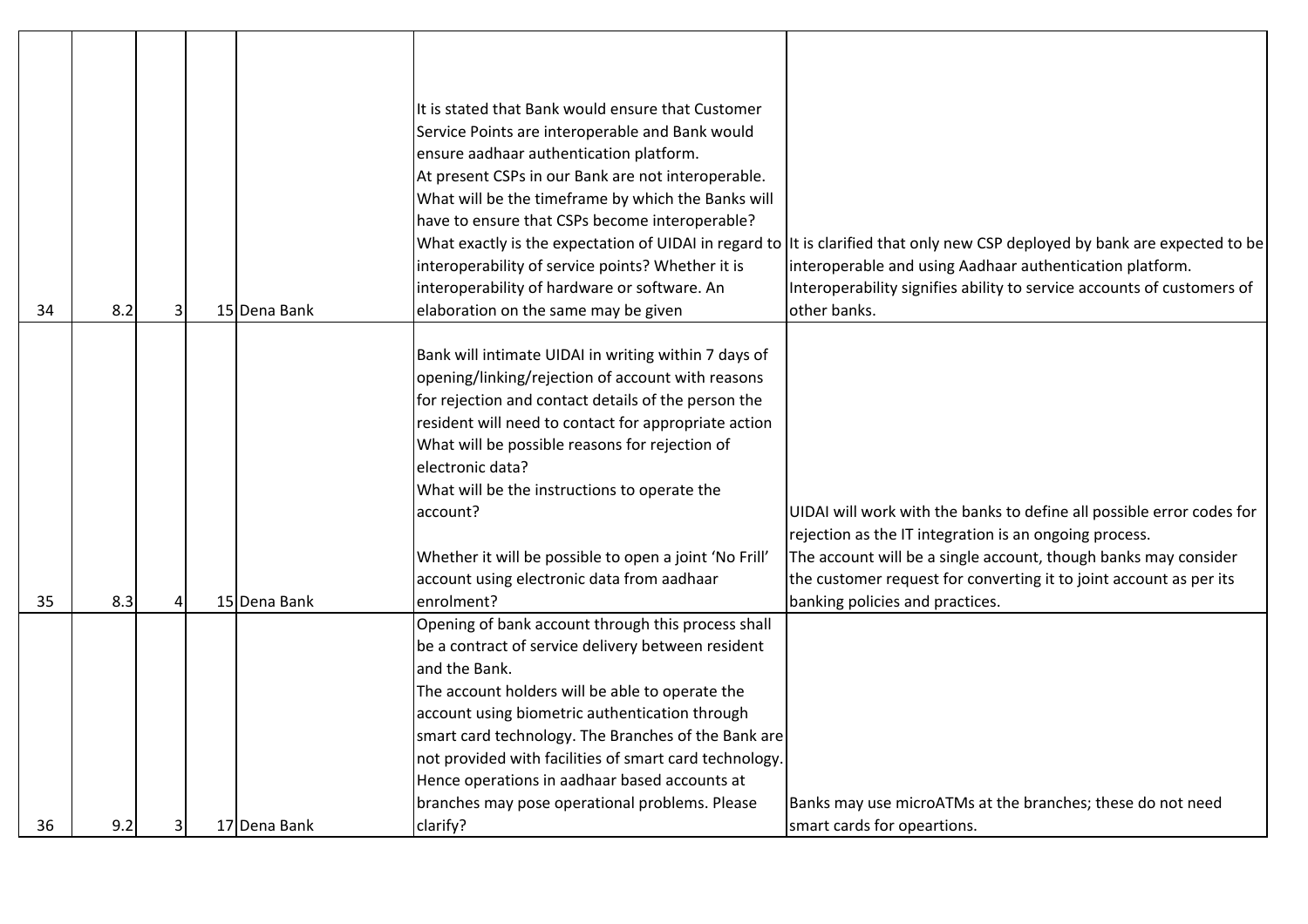|    |   |    |                      | Receiving of electronic data from UIDAI for opening    |                                                                         |
|----|---|----|----------------------|--------------------------------------------------------|-------------------------------------------------------------------------|
|    |   |    |                      | aadhaar enabled account of all the residents in the    |                                                                         |
|    |   |    |                      | empanelled district without prejudice whose details    |                                                                         |
|    |   |    |                      | are provided by UIDAI                                  |                                                                         |
|    |   |    |                      | In case Bank is not empanelled for a district and the  |                                                                         |
|    |   |    |                      | resident submits his consent for opening the           |                                                                         |
|    |   |    |                      | account in a particular branch of the bank is such     | If bank is not empanelled in a district, the choice for that bank       |
|    |   |    |                      | district, what will be the recourse to Bank to open    | choice for that bank will not be available in that district for account |
| 37 | 6 | -1 | 12 Dena Bank         | the account?                                           | opening.                                                                |
|    |   |    |                      |                                                        |                                                                         |
|    |   |    |                      | If we issue debit cards to these no-frill accounts, we |                                                                         |
|    |   |    |                      | would be obliged to give 5 free ATM txns pm to         |                                                                         |
|    |   |    |                      | these customers (unlike the pay per txn model at       |                                                                         |
|    |   |    |                      | other CSP terminals / BC arrangements). These          |                                                                         |
|    |   |    |                      | needs to be taken up by UIDAI with RBI, else this      |                                                                         |
|    |   |    |                      | would be a dampener to using the debit card            |                                                                         |
| 38 |   |    | <b>IndusInd Bank</b> | technology for the proposed initiative                 | Banks need to take this decision based on their business rules          |
|    |   |    |                      |                                                        |                                                                         |
|    |   |    |                      | ATMs would be counted as CSPs; however certain         |                                                                         |
|    |   |    |                      | service elements of a CSP viz manual intervention      |                                                                         |
|    |   |    |                      |                                                        | UIDAI recognizes various types of CSPs that allow banks to serve        |
|    |   |    |                      | for account activation / deposits may need to be       |                                                                         |
|    |   |    |                      | enabled via a warm body placed at these ATMs.          | customers through multiple channels, and recognizes that not all        |
| 39 |   |    | <b>IndusInd Bank</b> | RBI's current guidelines do not allow that.            | channels can carry out all transactions.                                |
|    |   |    |                      |                                                        |                                                                         |
|    |   |    |                      | If we apply for all districts, and in 6 months decide  |                                                                         |
|    |   |    |                      | to pull out of 'some centres' either basis no          |                                                                         |
|    |   |    |                      | enrollments in the area OR too much enrollment, is     |                                                                         |
|    |   |    |                      | there a defined framework for this. We would be        |                                                                         |
| 40 |   |    | <b>IndusInd Bank</b> | interested in knowing the details of this              | Refer Question 19.                                                      |
|    |   |    |                      |                                                        |                                                                         |
|    |   |    |                      |                                                        | Interoperability with Aadhaar can only be enabled when Aadhaar          |
|    |   |    |                      |                                                        | authentication is made available. Thus although ATMs and POS are        |
|    |   |    |                      |                                                        | already interoperable, microATM and BC interoperablity may be           |
|    |   |    |                      | Definition, timeframes and model for                   | implemented as and when guidelines are issued for Aadhaar               |
|    |   |    |                      | 'Interoperability'- do we need to enable customers     | authentication and BC model by competent authorities.                   |
|    |   |    |                      | with accounts at other Banks to be able to deposit /   | Also, a corrigendum is being issued for enabling interoperability of    |
|    |   |    |                      | withdraw funds at our CSP branches/ATMs/BCs            | BC and microATM within 60 days of announcement of policy                |
| 41 |   |    | <b>IndusInd Bank</b> | instantaneously?                                       | guidelines of each respectively.                                        |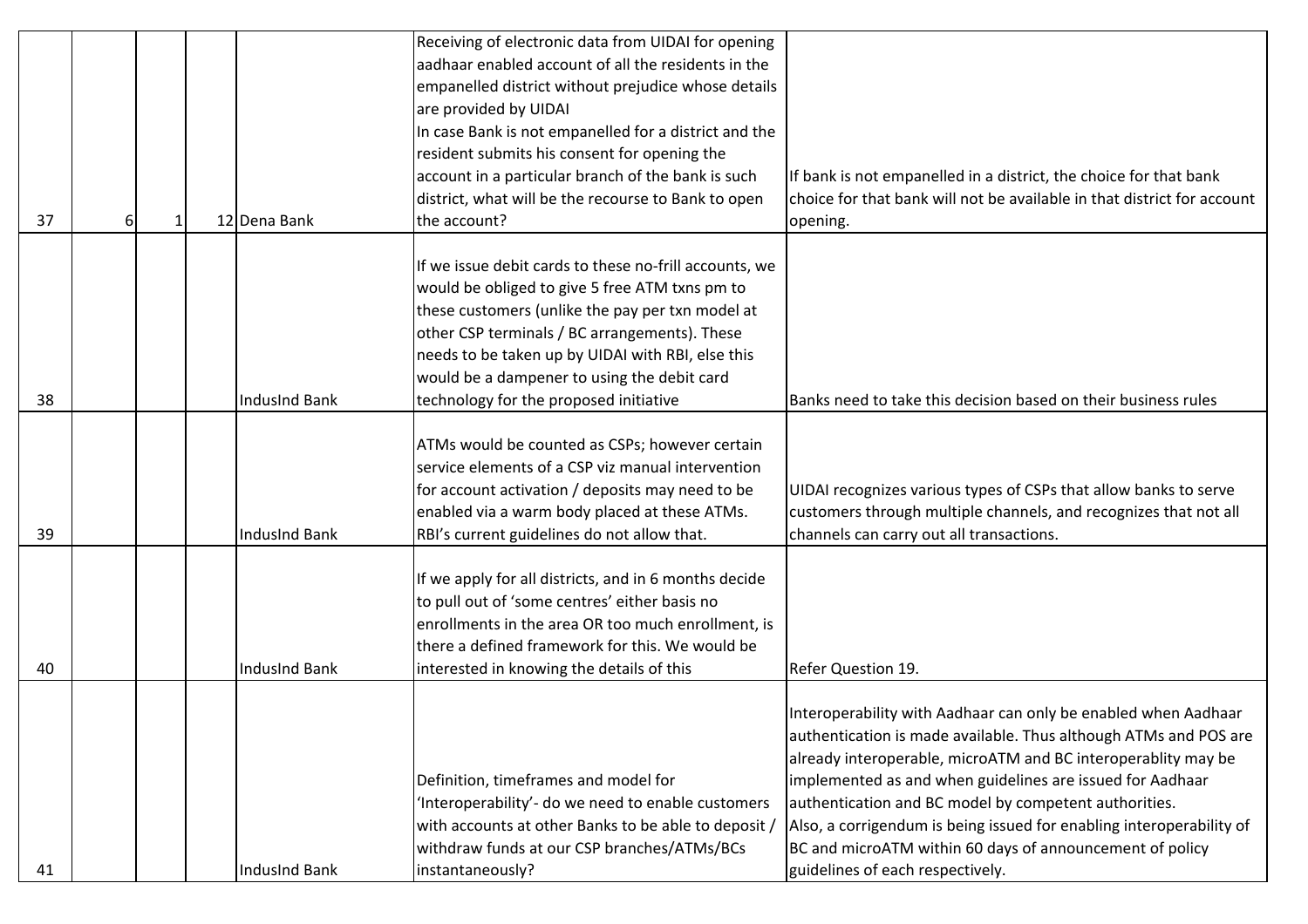|    |  |                      |                                                         | NREGA account of the customer may or may not be Aadhaar              |
|----|--|----------------------|---------------------------------------------------------|----------------------------------------------------------------------|
|    |  |                      |                                                         | enabled. If the customer opts for another bank account with the      |
|    |  |                      |                                                         | same bank, the bank may respond back to UIDAI with the existing      |
|    |  |                      | If a client has already opened a NREGA a/c with a       | account number in such a case, and the appropriate code, which       |
|    |  |                      | Bank and during UIDAI enrolment opts for another        | will be defined during IT integration. But if the customer desires a |
|    |  |                      | a/c either with the same Bank or with another Bank,     | new account with another bank (one of the empanelled banks),         |
| 42 |  | IndusInd Bank        | do we have to open a fresh account for the client?      | then a new bank account may be opened.                               |
|    |  |                      |                                                         |                                                                      |
|    |  |                      | If a customer is able to enroll multiple accounts (of   |                                                                      |
|    |  |                      | same/different banks) against his UID no - through      |                                                                      |
|    |  |                      | means other than this registrar based empanelment.      |                                                                      |
|    |  |                      | If so, to which a/c will the G2P benefits be credited   |                                                                      |
|    |  |                      | to, who would decide this? If not, how will the UID,    | The customer will decide this primary bank account for incoming      |
|    |  |                      | Banks ensure that only 1 a/c is maintained against 1    | funds. The architecture for this "Aadhaar Payments Bridge" will      |
| 43 |  | IndusInd Bank        | UID no for all benefits to flow in to?                  | soon be published.                                                   |
|    |  |                      |                                                         |                                                                      |
|    |  |                      | As per the current BC regulations, the BC can           |                                                                      |
|    |  |                      | operate only for one Bank in a specified area. With     |                                                                      |
|    |  |                      | interoperability as a requirement at the CSP level,     |                                                                      |
|    |  |                      | there would be violation of the current BC              | BC interoperability is dependent on RBI regulations, and may only    |
| 44 |  | IndusInd Bank        | regulations. How does UID propose to address this       | happen after RBI guidelines are issued with respect to the same.     |
|    |  |                      |                                                         |                                                                      |
|    |  |                      | At present only the PSU Banks and Govt entities are     |                                                                      |
|    |  |                      | eligible to act as registrars, and the PSU banks acting |                                                                      |
|    |  |                      | as Registrars by default would get entitled to open     |                                                                      |
|    |  |                      | the accounts. How would awareness be created at         |                                                                      |
|    |  |                      | the client level on the list of other empanelled        |                                                                      |
|    |  |                      | banks. Further, if a client opts to have a choice and   |                                                                      |
|    |  |                      | go out of the empanelled banks, how would it work       |                                                                      |
| 45 |  | IndusInd Bank        | out?                                                    | Resident can always approach any bank directly to open an account.   |
|    |  |                      | As the CSPs are remunerated on a part fixed and         |                                                                      |
|    |  |                      | part transaction basis, how would the cost get          |                                                                      |
|    |  |                      | shared between the Bank which owns the BC/CSP           |                                                                      |
|    |  |                      | and the Bank which has used the services of the         | This may be decided by banks and the network together, just like in  |
| 46 |  | <b>IndusInd Bank</b> | BC/CSP.                                                 | NFS / Mastercard / Visa.                                             |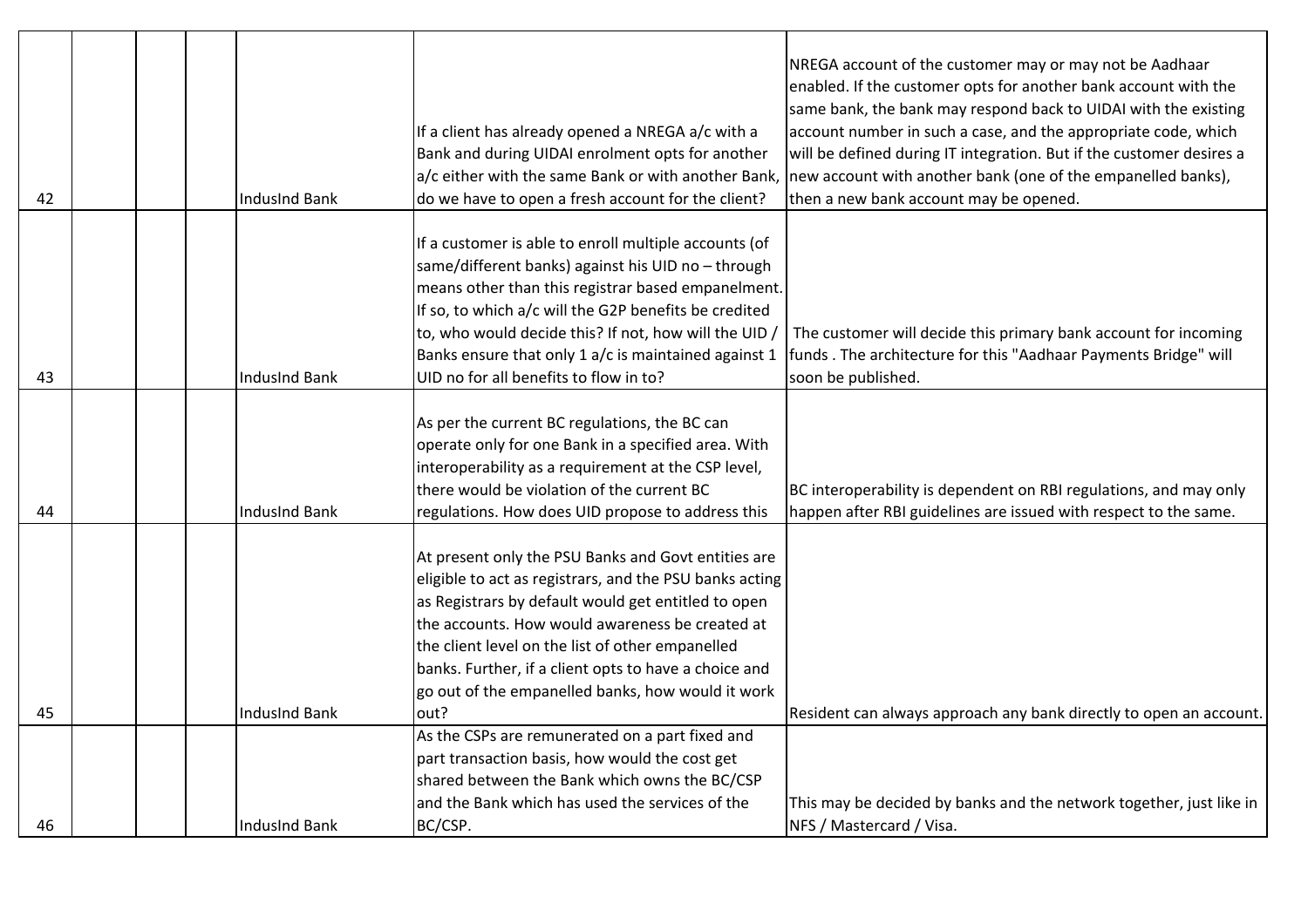|    |     |              |                      | As most of the no frill accounts might be dormant till                                        |                                                                       |
|----|-----|--------------|----------------------|-----------------------------------------------------------------------------------------------|-----------------------------------------------------------------------|
|    |     |              |                      | such time the cash subsidies get routed by the Govt,                                          |                                                                       |
|    |     |              |                      | will the Banks get time to observe the status of                                              | SLAs defined in the RFE wrt to CSP are applicable. However, it may    |
|    |     |              |                      | activity in the account and decide on the case load                                           | be mentioned that the small accounts while benefitting from the       |
|    |     |              |                      | of 2000 per CSP or would it have to be with                                                   | cash subsidies, could nevertheless be transacted out of personal      |
| 47 |     |              | <b>IndusInd Bank</b> | immediate effect.                                                                             | savings howsoever small.                                              |
|    |     |              |                      |                                                                                               |                                                                       |
|    |     |              |                      | There is a suggested (not mandated) compensation                                              |                                                                       |
|    |     |              |                      | structure by RBI on the CSPs., However, some of the                                           |                                                                       |
|    |     |              |                      | State Govt's are suggesting some minimal payouts                                              |                                                                       |
|    |     |              |                      | to the CSPs. Does UIDAI stipulate any minimum                                                 |                                                                       |
| 48 |     |              | <b>IndusInd Bank</b> | amount for the CSPs as compensation.                                                          | UIDAI does not have a view in this regard.                            |
|    |     |              |                      | Can bank do separate enrollments of clients parallel                                          |                                                                       |
|    |     |              |                      | to UIDAI enrollments? If yes, can banks send the                                              |                                                                       |
|    |     |              |                      | details of account opening to the resident along with                                         |                                                                       |
| 49 | 6.1 | $\mathbf{1}$ | 13 ICICI Bank        | the Aadhar letter?                                                                            | This query is not relevant to the current RFE process                 |
|    |     |              |                      |                                                                                               |                                                                       |
|    |     |              |                      | How a contract/agreement between bank and                                                     | UIDAI is only a facilitator for bank account opening by the resident. |
|    |     |              |                      | resident will be established for account opening,                                             | The contract/agreement is between the bank and the resident and       |
|    |     |              |                      | because as per process Bank is supposed to open                                               | the banks are free to collect any other information from the          |
| 50 | 6.1 | $\mathbf{1}$ | 13 ICICI Bank        | account based on information provided by UIDAI?                                               | resident, if required as per their banking policies and practices.    |
|    |     |              |                      | Can bank open account solely on basis the resident                                            |                                                                       |
|    |     |              |                      | information provided by UIDAI? Is regulatory                                                  |                                                                       |
|    |     |              |                      | approval in place? Is it ok if the bank does not get                                          |                                                                       |
|    |     |              |                      | and Account Opening Form (AOF) signed by the                                                  |                                                                       |
| 51 | 6.1 | 5            | 13 ICICI Bank        | customer.                                                                                     | <b>Refer Question 50</b>                                              |
|    |     |              |                      |                                                                                               |                                                                       |
|    |     |              |                      |                                                                                               | i) CSPs should be interoperable across banks in this context,         |
|    |     |              |                      |                                                                                               |                                                                       |
|    |     |              |                      |                                                                                               | ii) RBI regulations issued from time to time with respect to BC       |
|    |     |              |                      |                                                                                               | model shall be applicable. The UIDAI consultations with State         |
|    |     |              |                      | i) Does this mean customer service points (CSPs) of                                           | Governments reveal that for welfare payments to flow through the      |
|    |     |              |                      | the same bank are interoperable or CSPs of different BC based banking model, the CSPs must be |                                                                       |
|    |     |              |                      | banks are interoperable?                                                                      | a) stationary and                                                     |
|    |     |              |                      | ii) As per BC regulations each BC service points                                              | b) operate out of public places such as gram panchayat office,        |
| 52 | 8.2 | 3            | 15 ICICI Bank        | should be an exclusive outlet for the particular bank. CSCs, marketplaces, etc.               |                                                                       |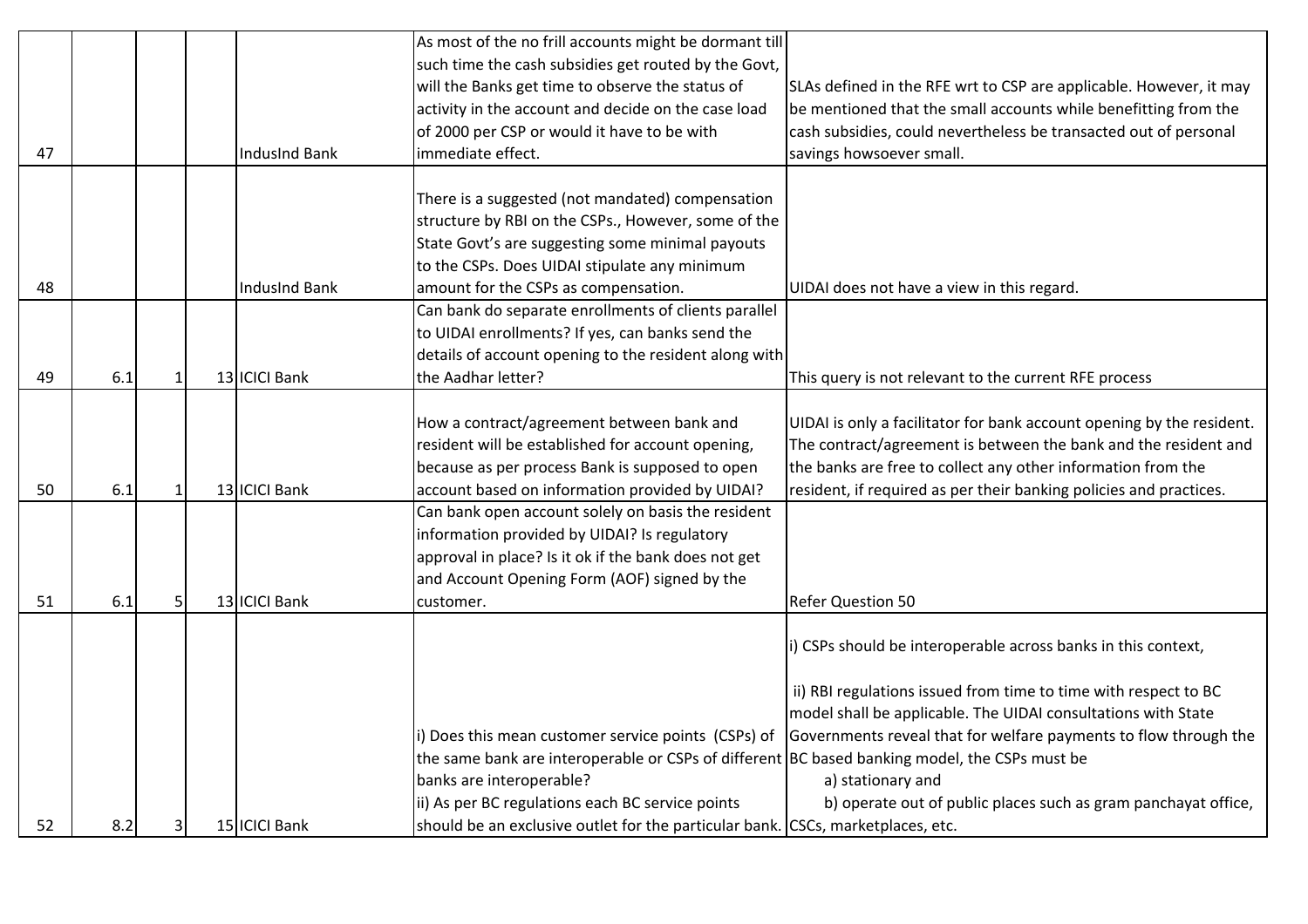|    |     |  |                   | Aadhar authentication platform requires real time    | UIDAI's authentication envisages online connectivity. Banks would      |
|----|-----|--|-------------------|------------------------------------------------------|------------------------------------------------------------------------|
|    |     |  |                   | connectivity, how shall we tackle this issue in      | take their decision based on business rules and economic viability in  |
| 53 | 8.2 |  | 15 ICICI Bank     | remote villages where connectivity is not available? | remote villages                                                        |
|    |     |  |                   | Is the Bank required to sign an MoU for the said     |                                                                        |
| 54 | 11  |  | 22 ICICI Bank     | partnership?                                         | No.                                                                    |
|    |     |  |                   | Please clarify "Other comparable account holder"     |                                                                        |
|    |     |  |                   | shall only mean customer enrolled under the BC       | 'Other comparable account holder" refers to other 'No-frills'          |
| 55 | 9   |  | 18 ICICI Bank     | model ?                                              | account holders.                                                       |
|    |     |  |                   |                                                      |                                                                        |
|    |     |  |                   | In case the customer does not declare that he        | The bank shall follow the same rules and procedures as applicable      |
|    |     |  |                   | already has an account with the Bank and chooses     | to other types of accounts, in this regard.                            |
|    |     |  |                   | an option to open an account with the same Bank,     |                                                                        |
|    |     |  |                   | how will be address the problem of multiple          | If bank is able to detect the existing account of the customer, it can |
| 56 |     |  | <b>ICICI Bank</b> | accounts of the same customer in the same bank?      | notify UIDAI using a return code instead of opening a new account.     |
|    |     |  |                   | In case a normal branch banking customer wants to    |                                                                        |
|    |     |  |                   | link his/ her account with the Aadhaar ID, is the    |                                                                        |
|    |     |  |                   | same possible. If yes, can such a customer do        | Aadhaar can be linked to any/all accounts of any customer just like    |
|    |     |  |                   | transaction through other modes of transaction like  | PAN card.                                                              |
|    |     |  |                   | ATM, Cheque, Mobile, Net Banking and Branch          | Bank may service such accounts in the similar manner as other          |
| 57 |     |  | <b>ICICI Bank</b> | banking?                                             | accounts are serviced.                                                 |
|    |     |  |                   |                                                      |                                                                        |
|    |     |  |                   | Can a bank have two separate core banking systems    | UIDAI has no view in this regard. The bank may implement any           |
|    |     |  |                   | for its normal banking customer's and customer       | system that is consistent with RBI regulations. The architecture       |
| 58 |     |  | <b>ICICI Bank</b> | enrolled under the Business Correspondent Model?     | deployed by the bank must not hamper interoperability.                 |
|    |     |  |                   | What shall be the type of relationship between the   |                                                                        |
| 59 |     |  | <b>ICICI Bank</b> | Bank and UIDAI?                                      | <b>Refer Section 9 of RFE</b>                                          |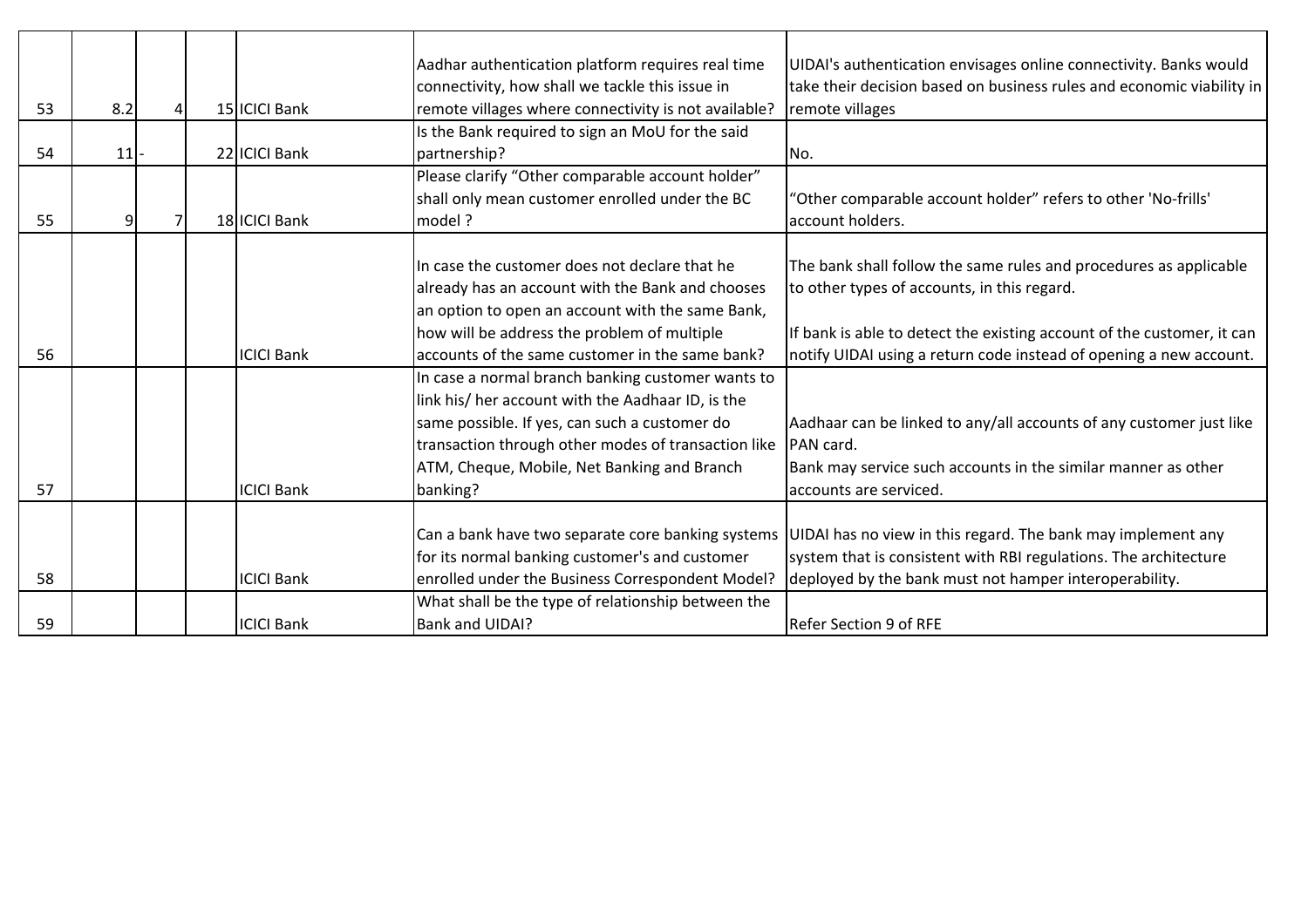|    |         |  |                     | District is made unit of empanelment plan             |                                                                                                                            |
|----|---------|--|---------------------|-------------------------------------------------------|----------------------------------------------------------------------------------------------------------------------------|
|    |         |  |                     | Banks under Finmin and RBI directives distribute      |                                                                                                                            |
|    |         |  |                     | areas villagewise; plans and targets are accordingly  |                                                                                                                            |
|    |         |  |                     | handled in the ecosystem. Any bank as registrar is    |                                                                                                                            |
|    |         |  |                     | not well placed to open and serve UID based           |                                                                                                                            |
|    |         |  |                     | accounts in areas allotted to other banks.            |                                                                                                                            |
|    |         |  |                     | One bank-one district may be a good model but         |                                                                                                                            |
|    |         |  |                     | both Govt and banks want competition to improve       |                                                                                                                            |
|    |         |  |                     | deliveries for people. State Govts prefer one bank    |                                                                                                                            |
|    |         |  |                     | per district to ease Govt efforts and co-ordination.  |                                                                                                                            |
|    |         |  |                     | However UID wants multiple banks to be available      |                                                                                                                            |
|    |         |  |                     | to residents for account opening (as to be provided   |                                                                                                                            |
|    |         |  |                     | in data collection and software) and to serve this    |                                                                                                                            |
|    |         |  |                     | need provides for one branch per district and 2000    |                                                                                                                            |
|    |         |  |                     | accounts per BC outlet to be the delivery thresholds  |                                                                                                                            |
|    |         |  |                     | which are not stringent. If these two are obeyed,     |                                                                                                                            |
|    |         |  |                     | availability of preferred bank's BC (any BC has to be |                                                                                                                            |
|    |         |  |                     | owned and appointed by a bank and not multiple        |                                                                                                                            |
|    |         |  |                     | banks) in commutable vicinity for residents will      |                                                                                                                            |
|    |         |  |                     | mostly not happen.                                    |                                                                                                                            |
|    |         |  |                     |                                                       |                                                                                                                            |
|    |         |  |                     | To solve this, the most desirable solution can be a   |                                                                                                                            |
|    |         |  |                     | shared BC network owned by a third party who          |                                                                                                                            |
|    |         |  |                     | provides UID based basic cash-in, cash-out and        |                                                                                                                            |
|    |         |  |                     | remittance beyond which people must go to a bank      |                                                                                                                            |
|    |         |  |                     | branch. Co-ordination between banks and such          |                                                                                                                            |
| 60 | 5       |  | State Bank of India | provider may happen only centrally. The agency        | This is a viewpoint of the bank and not a clarification sought.                                                            |
|    |         |  |                     |                                                       |                                                                                                                            |
|    |         |  |                     | Resident indicates existing bank account for linkage  |                                                                                                                            |
|    |         |  |                     | to UID                                                |                                                                                                                            |
|    |         |  |                     | Verification of ownership of such account against     |                                                                                                                            |
|    |         |  |                     | such biometrics or otherwise is systemically not      | UIDAI is only facilitating the linking of the account, but the                                                             |
|    |         |  |                     | provided or available. Needs process development.     | responsibility for correctness lies with the banks. Bank may take any                                                      |
|    |         |  |                     |                                                       | Perhaps these residents should register at their bank additional documents, if required, to verify the correctness of the  |
|    | 6.1.1.a |  |                     |                                                       | branches/facilities and banks have to develop secure individual to enable linking of his account. UIDAI will work with the |
| 61 | & b     |  | State Bank of India | processes.                                            | banks to streamline the account opening process.                                                                           |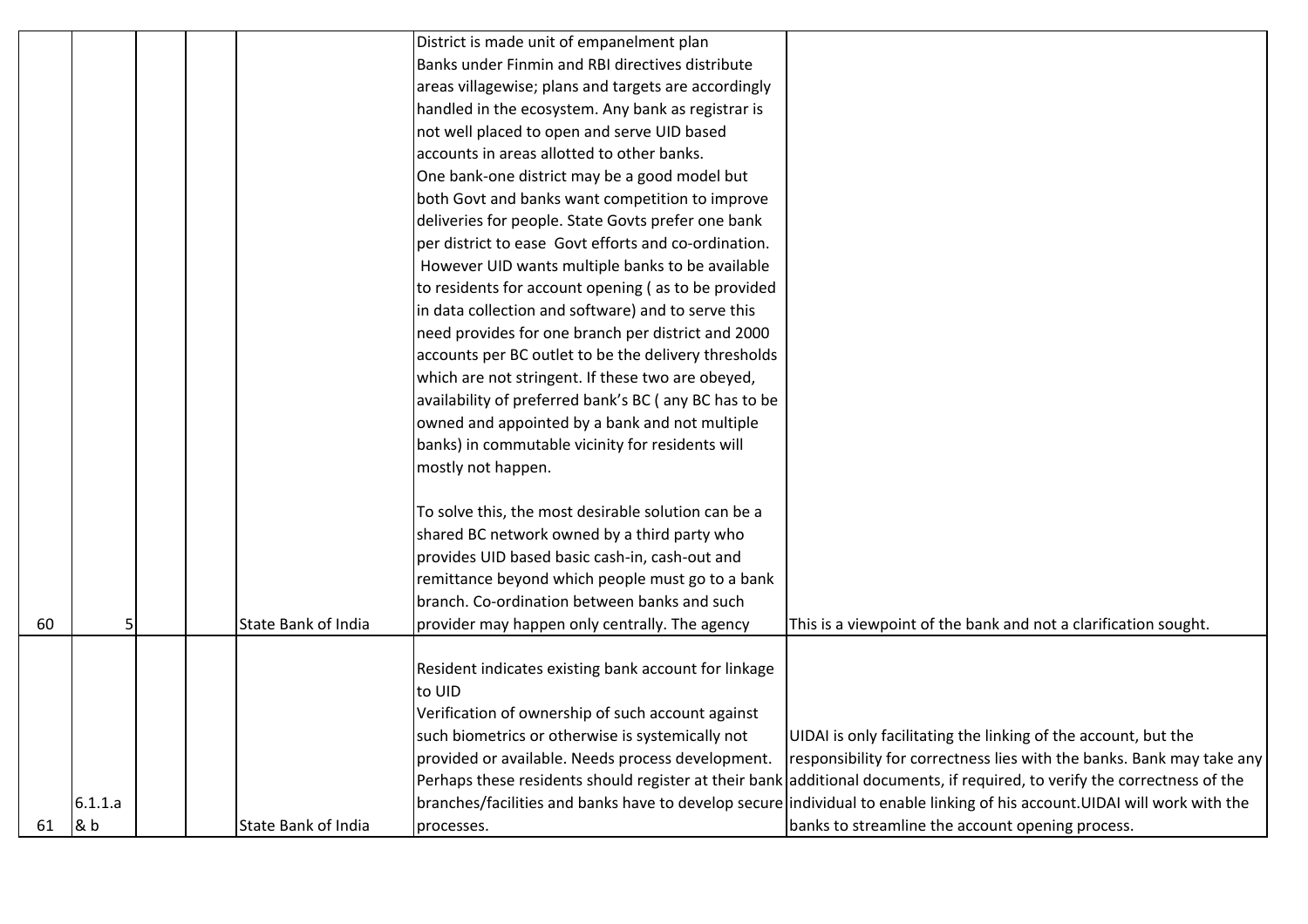|    |       |  |                     | UID sends KYR data to bank for account opening                                                                                                                                                                                                                                                                                                                                                                                                                               |                                                                                                                                                                                                       |
|----|-------|--|---------------------|------------------------------------------------------------------------------------------------------------------------------------------------------------------------------------------------------------------------------------------------------------------------------------------------------------------------------------------------------------------------------------------------------------------------------------------------------------------------------|-------------------------------------------------------------------------------------------------------------------------------------------------------------------------------------------------------|
| 62 | 6.1.5 |  | State Bank of India | Will UID maintain account mapper, do a de-dup of<br>UID linked accounts of resident across banks and<br>then send? Who builds operates maintains the<br>account mapper? Collection of KYR+ data will entail<br>UID verification and re-enroll camps by banks or<br>residents travelling to banks (long distances by one<br>branch per district criteria)?                                                                                                                    | UIDAI will facilitate the creation of the mapper as part of the<br>architecture of the "Aadhaar payments bridge". Details of this<br>architecture will be published shortly                           |
|    |       |  |                     | Bank intimates back UID in writing?                                                                                                                                                                                                                                                                                                                                                                                                                                          |                                                                                                                                                                                                       |
| 63 | 8.3.1 |  | State Bank of India | Why not upload back a file with a 'status' field<br>added (values permitted can be defined for all by<br>UID)?                                                                                                                                                                                                                                                                                                                                                               | UIDAI envisions that banks will upload the file back with status<br>codes about opening and linking bank accounts                                                                                     |
|    |       |  |                     | Govt may provide a list of Aadhar numbers                                                                                                                                                                                                                                                                                                                                                                                                                                    |                                                                                                                                                                                                       |
| 64 | 8.4   |  | State Bank of India | Govt should deliver an electronic file as per bank's<br>format not a manual list, and preferably through a<br>network.                                                                                                                                                                                                                                                                                                                                                       | Each government would work out its own mechanism. However,<br>UIDAI is talking to the partners to provide electronic files.                                                                           |
|    |       |  |                     | All manual processes and proofs of payments called<br>for by Govt depts. Should be discontinued in favour<br>of an electronic file of payments of day to be<br>uploaded by banks centrally for Govt to download.<br>Such sites may be developed and run by respective<br>paying depts. Or a common agency (say NIC) as the<br>Govt depts. May kindly consider to discuss and<br>decide. In this way both side data entry<br>mistakes/tampering/mismatch possible despite UID | The Aadhaar Payments Bridge envisaged may address some of the<br>concerns raised. UIDAI will also establish a consultation process<br>with each State/UT to operationalize and synergize the proposed |
| 65 |       |  | State Bank of India | can be avoided.                                                                                                                                                                                                                                                                                                                                                                                                                                                              | arrangements.                                                                                                                                                                                         |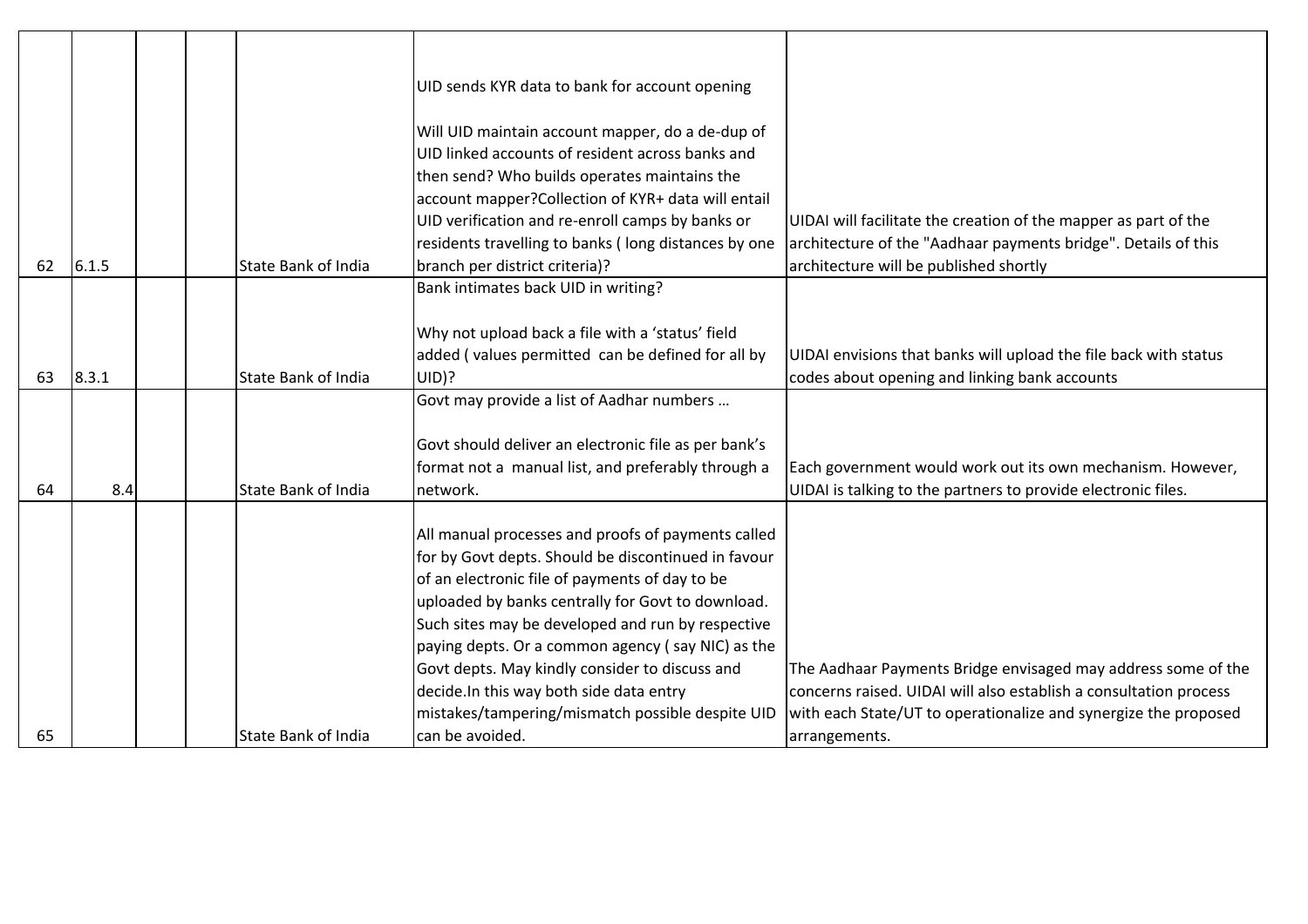|    |           |  |                            | Opening bank account between resident and bank          |                                                                                                                 |
|----|-----------|--|----------------------------|---------------------------------------------------------|-----------------------------------------------------------------------------------------------------------------|
|    |           |  |                            |                                                         |                                                                                                                 |
|    |           |  |                            |                                                         |                                                                                                                 |
|    |           |  |                            | The dropdown may have for any reason name of            |                                                                                                                 |
|    |           |  |                            | bank not planning outlets at/near a particular place.   |                                                                                                                 |
|    | 9.1, last |  |                            | How to ensure this is first resolved that all options   |                                                                                                                 |
| 66 | para      |  | <b>State Bank of India</b> | received are not repudiable by any bank?                | Question not clear.                                                                                             |
|    |           |  |                            | Account opening process                                 |                                                                                                                 |
|    |           |  |                            |                                                         | How to include people who have UID and later want  If a resident already has Aadhaar and a bank account, he can |
|    |           |  |                            | UID enabled accounts?                                   | Aadhaar-enable the account by contacting the bank directly too.                                                 |
|    |           |  |                            | Also AEBA (though No Frill) to any or all types of      | AEBA through this RFE will be a 'No-frills' account and all the RBI                                             |
|    |           |  |                            | people or only to FI targeted ones? Clear mention       | regulations issued wrt 'No-frills' accounts shall be applicable to such                                         |
| 67 | 9.2.1.    |  | <b>State Bank of India</b> | will help.                                              | accounts as well.                                                                                               |
|    |           |  |                            |                                                         |                                                                                                                 |
|    |           |  |                            |                                                         |                                                                                                                 |
|    |           |  |                            |                                                         |                                                                                                                 |
|    |           |  |                            | While UID provides basic KYR and desires accounts       |                                                                                                                 |
|    |           |  |                            | opened by banks for which KYR+ data for the same        |                                                                                                                 |
|    |           |  |                            | are not considered, UID seems to require back some      |                                                                                                                 |
|    |           |  |                            | customer data (relative name, relationship, mobile      |                                                                                                                 |
|    |           |  |                            | no., email ID, which are neither collected by Regitrar  |                                                                                                                 |
|    |           |  |                            | during enrollment, nor mandatory for account            |                                                                                                                 |
|    |           |  |                            | opening and mostly not with the banks. These seem       |                                                                                                                 |
|    |           |  |                            | to be required by some other authorities for uses       |                                                                                                                 |
|    |           |  |                            | not known and as such banks should not be asked to      |                                                                                                                 |
|    |           |  |                            | collect these and send these (data sharing and          | Refer Section 16.3 on page 34 of the RFE document, fields like                                                  |
|    |           |  |                            | privacy issues). There will be resources issues in      | relative name, relationship, mobile number etc are                                                              |
|    |           |  |                            | these also, which somebody should pick up. Also         | conditional/optional fields and passed on to the bank only if                                                   |
| 68 | 16        |  | State Bank of India        | some fields need clarification as to permitted values   | provided by the resident.                                                                                       |
|    |           |  |                            |                                                         |                                                                                                                 |
|    |           |  |                            | The UID initiative is very good. May be it will be      |                                                                                                                 |
|    |           |  |                            | more helpful if a common KYR+ for all is attempted      |                                                                                                                 |
|    |           |  |                            | to be agreed around for all agencies to adopt and       |                                                                                                                 |
|    |           |  |                            | share through UID, and a common scale of charges        | UIDAI is following the guidelines for data fields as laid down by the                                           |
|    |           |  |                            | for EAs settled. A multi-registrar state-district level | DDSVP Committee. The link to the same is provided below:                                                        |
|    |           |  |                            | supervisory committee can be the second step to         | http://www.uidai.gov.in/UID_PDF/Committees/UID_DDSVP_Commi                                                      |
| 69 | Overall   |  | State Bank of India        | push this through.                                      | ttee_Report_v1.0.pdf                                                                                            |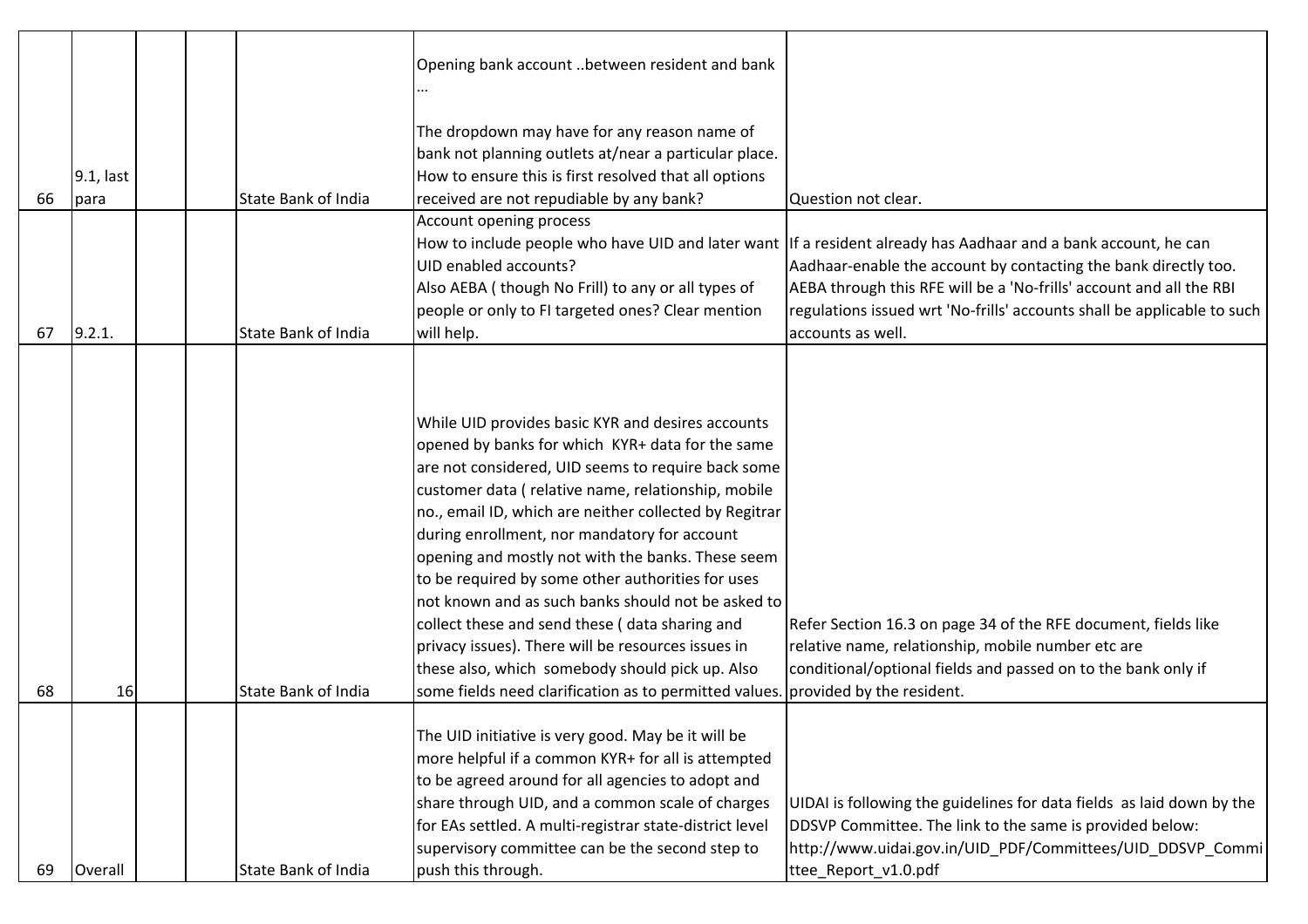|    |  |                   | <b>UIDAI's Authentication policy</b>                   |                                                                       |
|----|--|-------------------|--------------------------------------------------------|-----------------------------------------------------------------------|
|    |  |                   |                                                        |                                                                       |
|    |  |                   | Whether all authentication requests are to be          | UIDAI is in the process of defining its authentication policy. UIDAI  |
| 70 |  | 8 Syndicate Bank  | routed through NPCI ?                                  | will provide necessary flexibility to the banks.                      |
|    |  |                   | Banks to partner with UIDAI for opening the            |                                                                       |
|    |  |                   | accounts                                               |                                                                       |
|    |  |                   |                                                        |                                                                       |
|    |  |                   | Whether there is a cap/ restriction on the no. Banks   | UIDAI has not provided any cap/limitation on the number of banks      |
|    |  |                   | in a particular district? If not, please clarify that  | in a district. UIDAI envisages that the bank names would come in      |
|    |  |                   | Bank having maximum no. of branches in a district      | the alphabetical order                                                |
|    |  |                   | will appear on the TOP in the pull down menu.          | Refer Section 7 on page 14 of RFE document, the case for bank with    |
|    |  |                   | Alternatively, the pull down menu for selection of     | maximum number of branches will be considered only for allocation     |
|    |  |                   | Banks is to be based on the no. of Branches in that    | of accounts in cases where Aadhaar has been issued before             |
| 71 |  | 10 Syndicate Bank | district.                                              | empanelment.                                                          |
|    |  |                   |                                                        |                                                                       |
|    |  |                   | Bank to communicate the Bank A/c no. to resident       |                                                                       |
|    |  |                   | /UIDAI, on activating the account, as per the time     |                                                                       |
|    |  |                   | llines.                                                |                                                                       |
|    |  |                   |                                                        |                                                                       |
|    |  |                   | Bank has to preserve hard copy of AOF with             |                                                                       |
|    |  |                   | signature and other details like nomination etc.       | UIDAI is only a facilitator for bank account opening by the resident. |
|    |  |                   | Unless these formalities are completed, the account    | Banks are free to collect any other information from the resident, if |
|    |  |                   | can not be activated. Suggested to inform the          | required as per their banking policies and practices. It may also be  |
|    |  |                   | account no. to customer/ UIDAI with the condition      | mentioned that banks may devise their own processes and policies      |
|    |  |                   | to activate the account, during the first visit of the | with respect to time frame for intimating the customer/UIDAI          |
| 72 |  | 13 Syndicate Bank | customer to the Bank.                                  | within the timelines specified by UIDAI.                              |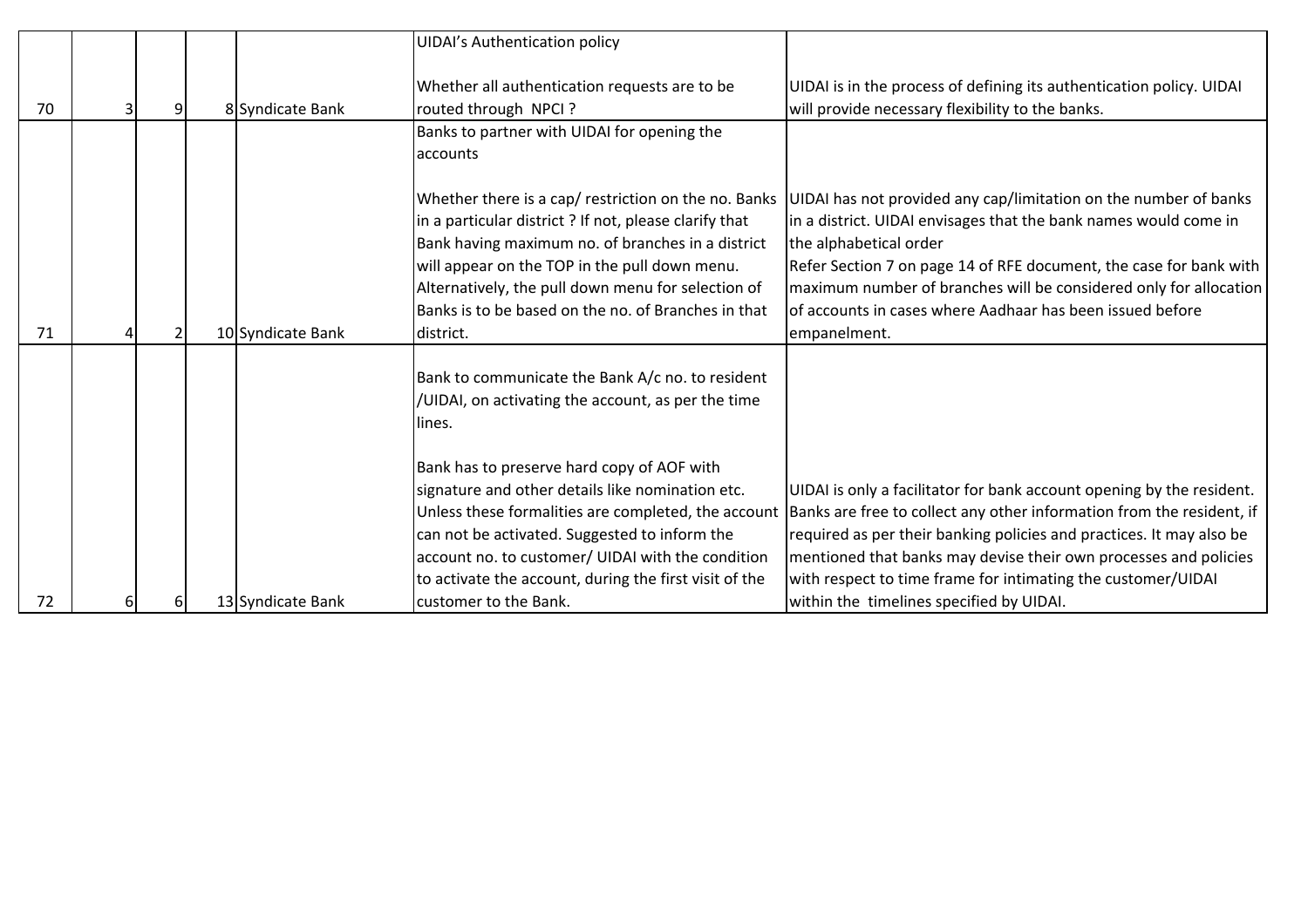|    |    |      |                   | Customer Service Point: Bank to set up one CSP for                                                                                                                                                                                                                                                  |                                                                                                                                                                                                                                                                                                                                                                                                                                                                                              |
|----|----|------|-------------------|-----------------------------------------------------------------------------------------------------------------------------------------------------------------------------------------------------------------------------------------------------------------------------------------------------|----------------------------------------------------------------------------------------------------------------------------------------------------------------------------------------------------------------------------------------------------------------------------------------------------------------------------------------------------------------------------------------------------------------------------------------------------------------------------------------------|
|    |    |      |                   | every 2000 accounts opened                                                                                                                                                                                                                                                                          |                                                                                                                                                                                                                                                                                                                                                                                                                                                                                              |
|    |    |      |                   | 1. Considering the geographical spread of a<br>district, 2000 a/c for every CSP may not be<br>feasible. The cap may be suitably increased.<br>2. In case of acquired txns of other Banks,<br>details of charges to be paid to acquirers, if any.<br>Any free txns are to be allowed to the customer | 1. The number of 2000 accounts per CSP is on average, per district.<br>The State Governments in consultations with UIDAI expressed the<br>desire to have an equitably spread out BC network across the State<br>as a prerequisite for disbursing Government payments through BCs.<br>This is to ensure that at least one BC is deployed in each gram<br>panchayat. In cases where no particular bank has more than 2000<br>accounts, UIDAI will co-ordinate with the banks on BC deployment. |
|    |    |      |                   | on monthly basis, like 5 free ATM txns per                                                                                                                                                                                                                                                          | 2. Charges are to be determined by banks/aggregators as per RBI                                                                                                                                                                                                                                                                                                                                                                                                                              |
| 73 |    | 8.2  | 15 Syndicate Bank | month in case of off-us transactions.                                                                                                                                                                                                                                                               | guidelines.                                                                                                                                                                                                                                                                                                                                                                                                                                                                                  |
| 74 | 13 | 13.1 | 30 Syndicate Bank | Proforma-1<br>Excel sheet containing list of all state/district be<br>provided                                                                                                                                                                                                                      | Provided on the UIDAI website                                                                                                                                                                                                                                                                                                                                                                                                                                                                |
| 75 | 13 | 13.2 | 31 Syndicate Bank | Proforma-2<br>Census code of all state/district/ villages as per FI<br>Plan be provided as per the latest census.                                                                                                                                                                                   | Provided on the UIDAI website                                                                                                                                                                                                                                                                                                                                                                                                                                                                |
| 76 | 13 | 13.3 | 31 Syndicate Bank | Proforma-3<br>IFSC code is available only for NEFT enabled<br>branches. IFSC code shall be kept blank, for Non-<br>NEFT enabled branches.                                                                                                                                                           | Corrigendum is being issued for the same.                                                                                                                                                                                                                                                                                                                                                                                                                                                    |
| 77 | 16 |      | 34 Syndicate Bank | Data in xml format<br>Test data in XML format be provided for developing<br>the requisite software module for opening the<br>account.                                                                                                                                                               | Technical specifications are published on the UIDAI website. Banks<br>may get in touch with UIDAI for further clarity.                                                                                                                                                                                                                                                                                                                                                                       |
| 78 |    |      | Syndicate Bank    | Type of transactions<br>Please confirm that transactions shall be processed<br>only in an on-line scenario. (No off-line txns)                                                                                                                                                                      | UIDAI's authentication envisages online connectivity. Banks would<br>take their decision based on business rules and economic viability in<br>remote villages                                                                                                                                                                                                                                                                                                                                |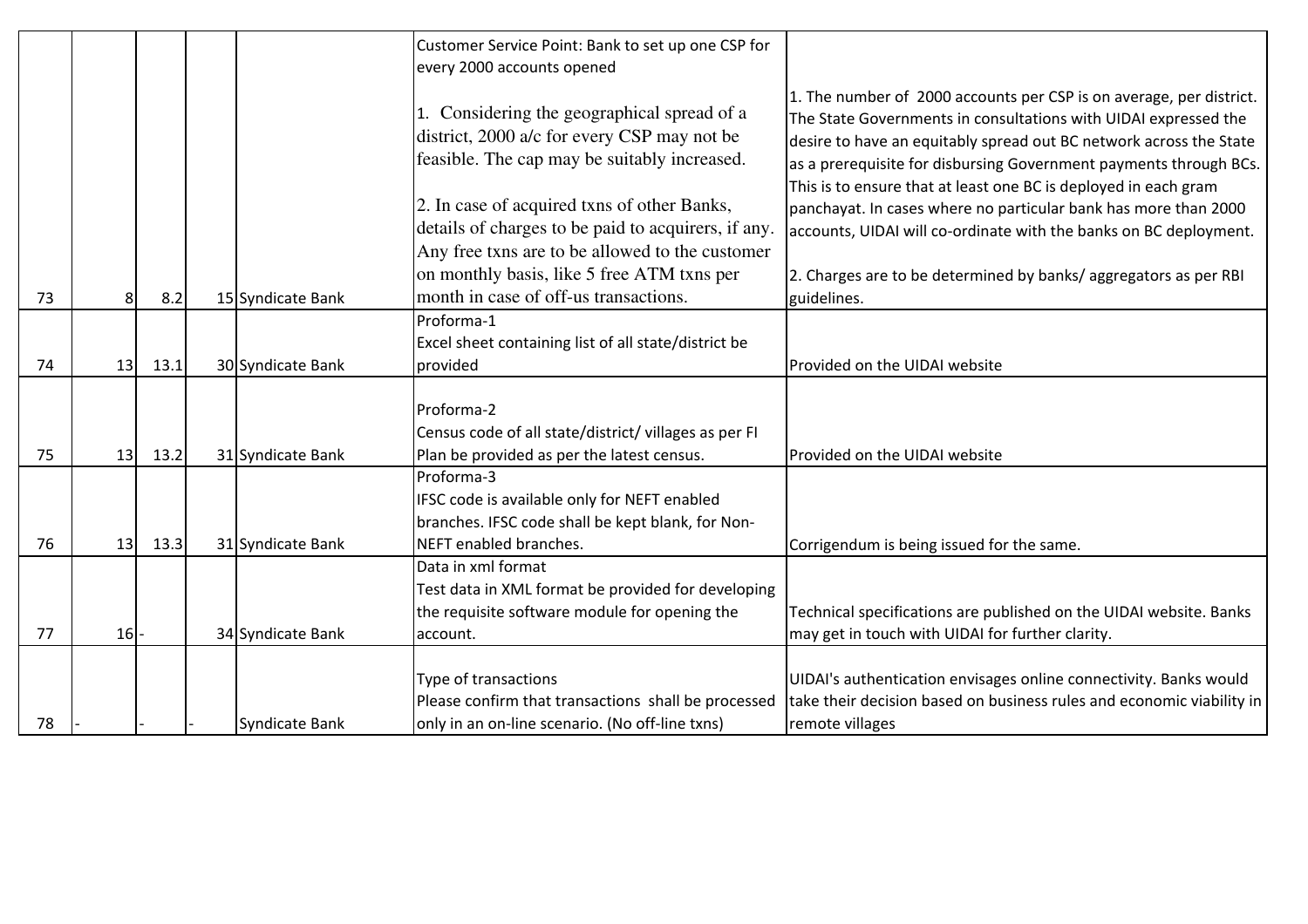|    |  |                      | During discussions, it was clarified that banks which<br>are empanelled as Registrar with UIDAI will get<br>priority over other banks for opening of AEBA<br>irrespective of the fact whether enrolments are<br>being done in the area by the bank or any other<br>Registrar agency. This will be discriminatory to RRBs<br>as they cannot be Registrars.<br>Whereas RRBs are institutions created specifically<br>for Financial Inclusion and Rural Development. As |                                                                                                                           |
|----|--|----------------------|----------------------------------------------------------------------------------------------------------------------------------------------------------------------------------------------------------------------------------------------------------------------------------------------------------------------------------------------------------------------------------------------------------------------------------------------------------------------|---------------------------------------------------------------------------------------------------------------------------|
|    |  |                      | such it is the primary responsibility of RRB of                                                                                                                                                                                                                                                                                                                                                                                                                      |                                                                                                                           |
|    |  |                      | opening AEBA                                                                                                                                                                                                                                                                                                                                                                                                                                                         |                                                                                                                           |
|    |  |                      |                                                                                                                                                                                                                                                                                                                                                                                                                                                                      | It is clarified again that banks which are empanelled as Registrar                                                        |
|    |  |                      | You may give first option to their RRBs for opening                                                                                                                                                                                                                                                                                                                                                                                                                  | with UIDAI will get priority over other banks for opening of AEBA                                                         |
|    |  |                      | AEBA in the area where RRBs have a presence.                                                                                                                                                                                                                                                                                                                                                                                                                         | <b>ONLY</b> if the enrolments are being done by them in that area and                                                     |
|    |  |                      |                                                                                                                                                                                                                                                                                                                                                                                                                                                                      | In areas where enrolments are being done by Banks NOT if the enrolments is being done by other Registrars.                |
|    |  |                      |                                                                                                                                                                                                                                                                                                                                                                                                                                                                      | as Registrar, the accounts may be allocated to their  It may also be noted that the process for choosing a bank is final, |
|    |  |                      |                                                                                                                                                                                                                                                                                                                                                                                                                                                                      | sponsored RRBs in proportion to the branch network and has been arrived at after giving due consideration to such         |
| 79 |  | Himachal Gramin Bank | of Registrar Bank and its sponsored RRB.                                                                                                                                                                                                                                                                                                                                                                                                                             | factors.                                                                                                                  |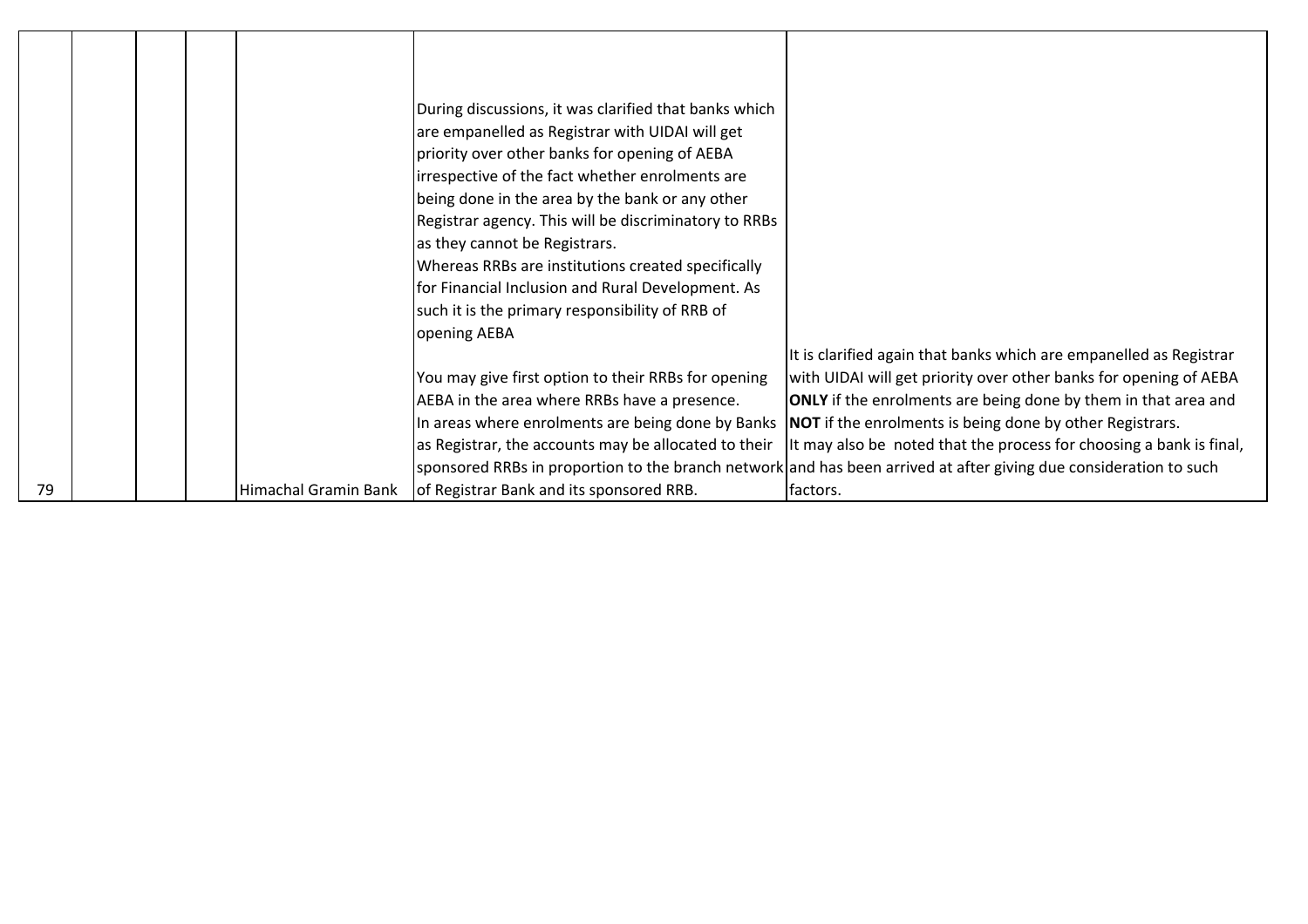|    |  |                             | It was clarified that banks are bound by the<br>Agreement to open one CSP for every 2000 AEBA<br>opened by them.<br>Also all the CSPs should be interoperable; both,<br>within the bank and also between different banks. It<br>was also FI vision of UIDAI that new CSPs will be in<br>the form of BC with HHTs (hand held terminals) to<br>promote Inclusion and Branchless Model                  |                                                                                                                                                                                                                                                                                                                                                                             |
|----|--|-----------------------------|------------------------------------------------------------------------------------------------------------------------------------------------------------------------------------------------------------------------------------------------------------------------------------------------------------------------------------------------------------------------------------------------------|-----------------------------------------------------------------------------------------------------------------------------------------------------------------------------------------------------------------------------------------------------------------------------------------------------------------------------------------------------------------------------|
| 80 |  | <b>Himachal Gramin Bank</b> | The technical solution for such interoperable CSPs<br>(one BC's HHT to another, HHT to normal account &<br>vice-versa etc.) in the case of BCs with HHT is not<br>presently available for even within the bank<br>transactions. Therefore the 'Interoperability'<br>condition be deferred in case where CSP is a BCs<br>with HHT, till such a time a robust solution is<br>available                 | IBA and UIDAI have worked together in a committee appointed by<br>RBI to define the microATM, the standards of which are available at<br>the following link:<br>http://www.uidai.gov.in/images/FrontPageUpdates/microatmstand<br>ardsv1.3.pdf<br>Various vendors already provide compatible devices. PoC is also<br>being conducted with partner banks in Jharkhand on this |
|    |  |                             | We are required to set up technical infrastructure<br>for opening / linking of accounts with UIDAI on the<br>data format devised by them (XML Files). IT teams of<br>the bank to start working on developing a IT<br>Interface, as specified by UIDAI for opening / linking<br>of accounts                                                                                                           |                                                                                                                                                                                                                                                                                                                                                                             |
|    |  |                             | We have only recently migrated to CBS and our Data<br>is hosted at Sponsor Bank's Data Center at New<br>Delhi.<br>The IT support extended by sponsoring bank is for<br>CBS only. We do not have inhouse IT expertise<br>required for data integration and setting up of IT<br>Interface. In order to acquire the expertise and<br>setting up of IT Interface, we require funding help<br>from UIDAI. | This is outside the purview of this RFE and banks would have to take                                                                                                                                                                                                                                                                                                        |
| 81 |  | <b>Himachal Gramin Bank</b> | We would like to know the procedure for availing<br>the same                                                                                                                                                                                                                                                                                                                                         | their own decisions. UIDAI would help the banks in ensuring<br>technical integration.                                                                                                                                                                                                                                                                                       |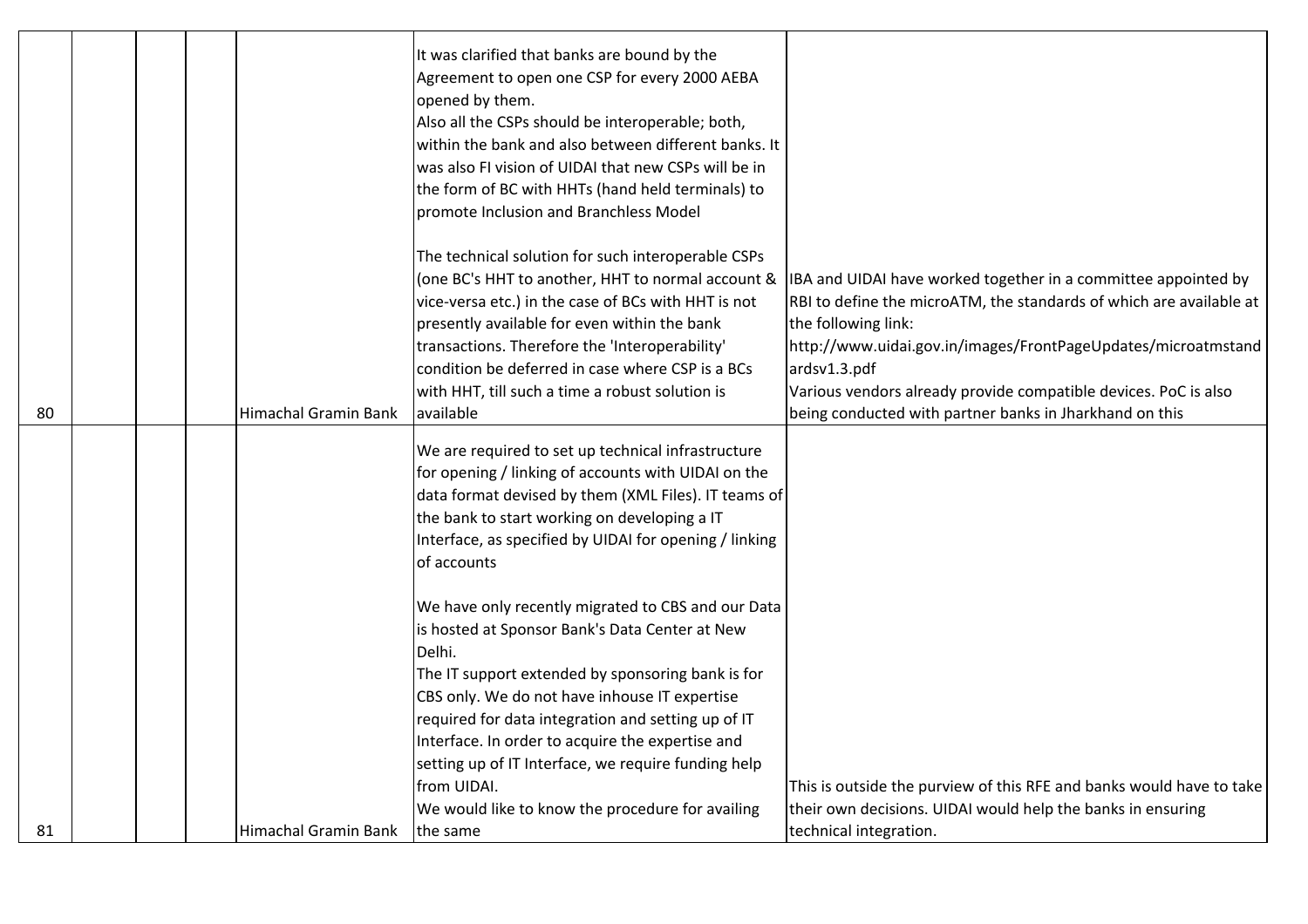|    |  |                             | During discussions it was pointed out that RRBs do    |                                                                                                                |
|----|--|-----------------------------|-------------------------------------------------------|----------------------------------------------------------------------------------------------------------------|
|    |  |                             | not have IFS Codes as they are not presently          |                                                                                                                |
|    |  |                             | participating in RTGS / NEFT.                         | Yes. IFSC codes will be used as and when they are issued to the                                                |
|    |  |                             | In view of this can an alternate Bank / Branch        | RRBs and the RRBs should inform UIDAI the same in due course of                                                |
| 82 |  | <b>Himachal Gramin Bank</b> | Identification no. like BSR Code be used?             | time.                                                                                                          |
|    |  |                             |                                                       |                                                                                                                |
|    |  |                             |                                                       |                                                                                                                |
|    |  |                             | We were informed in the meeting that the UIDAI is     |                                                                                                                |
|    |  |                             | presently issuing one lakh UID no.s per day. It       |                                                                                                                |
|    |  |                             | intends to issue ten lakhs UID no.s per day from      |                                                                                                                |
|    |  |                             | October 2011 and achieve a target of 60 Crore UID     |                                                                                                                |
|    |  |                             | enrolments by 2014.                                   |                                                                                                                |
|    |  |                             | Banks are required to set up infrastructure for the   |                                                                                                                |
|    |  |                             | task of opening / linking accounts as per the time    |                                                                                                                |
|    |  |                             | schedule specified and keep with the enrolment        |                                                                                                                |
|    |  |                             | targets. Necessary Key Management System, Digital     |                                                                                                                |
|    |  |                             | Signatures etc. should be put in place by the bank    |                                                                                                                |
|    |  |                             | for the purpose.                                      |                                                                                                                |
|    |  |                             |                                                       |                                                                                                                |
|    |  |                             | Keeping in view the large volumes of accounts to be   |                                                                                                                |
|    |  |                             | opened or linked in the strict time frame defined in  |                                                                                                                |
|    |  |                             | the SLA, and to assure Quality of Data and Service,   |                                                                                                                |
|    |  |                             | we will have to set up dedicated infrastructure for   |                                                                                                                |
|    |  |                             | hosting a large number of accounts. This involves of  |                                                                                                                |
|    |  |                             | setting up of dedicated FI Server for storing AEBA    |                                                                                                                |
|    |  |                             | data, Back Offices for opening / linking of large no. |                                                                                                                |
|    |  |                             | of accounts, KMS Management, Digital Signature,       |                                                                                                                |
|    |  |                             | genetration of                                        |                                                                                                                |
|    |  |                             | MIS, Interface with UIDAI. For this we require        | This is outside the purview of this RFE and banks would have to take                                           |
|    |  |                             |                                                       | funding help from UIDAI. We would like to know the their own decisions. UIDAI would help the banks in ensuring |
| 83 |  | Himachal Gramin Bank        | procedure for availing the same.                      | technical integration                                                                                          |